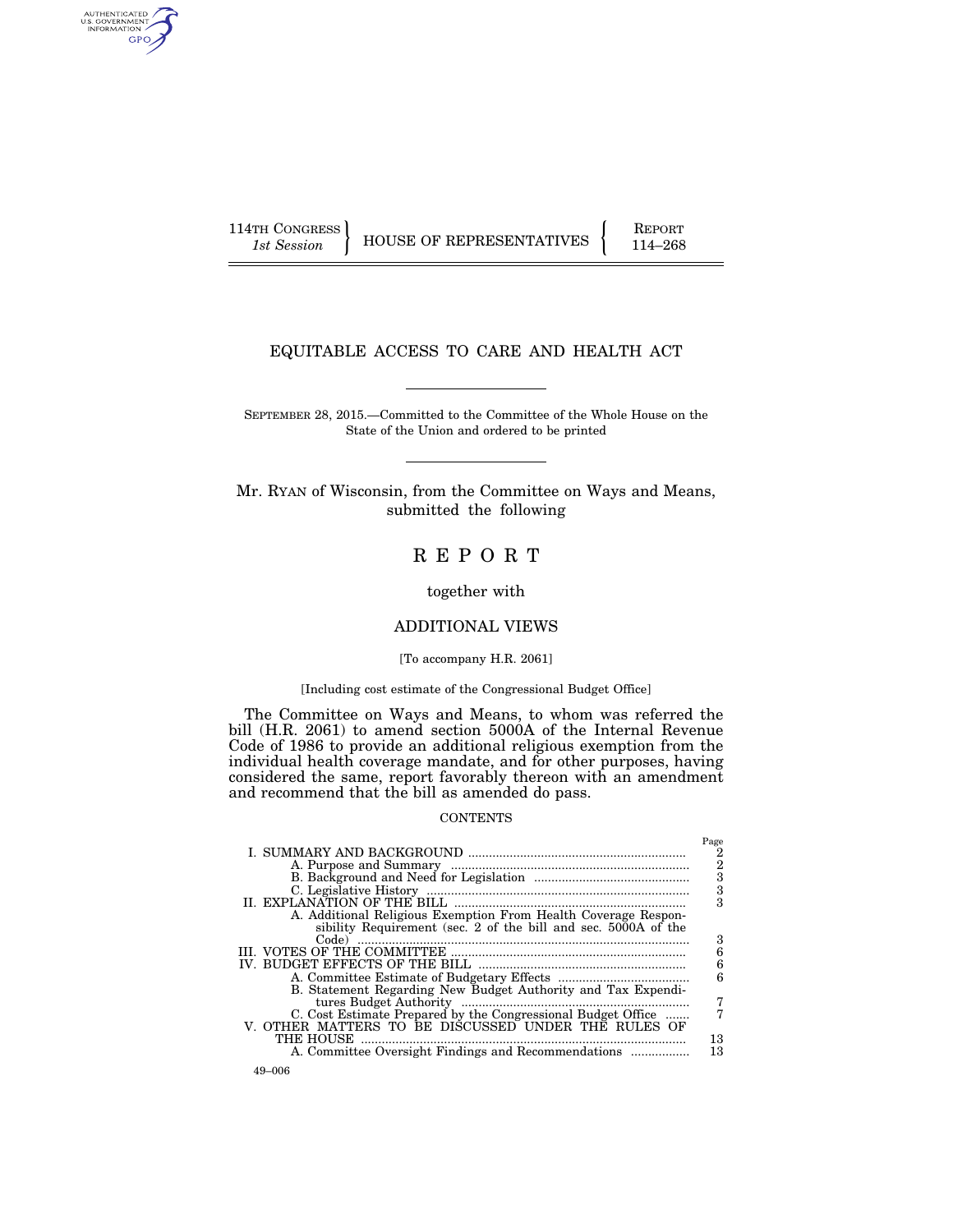| B. Statement of General Performance Goals and Objectives     | 13 |
|--------------------------------------------------------------|----|
|                                                              | 13 |
|                                                              | 13 |
|                                                              | 14 |
| F. Congressional Earmarks, Limited Tax Benefits, and Limited |    |
|                                                              | 14 |
|                                                              | 14 |
|                                                              | 14 |
| VI. CHANGES IN EXISTING LAW MADE BY THE BILL, AS REPORTED    | 15 |
|                                                              | 29 |
|                                                              |    |

The amendment is as follows:

Strike all after the enacting clause and insert the following:

#### **SECTION 1. SHORT TITLE.**

This Act may be cited as the "Equitable Access to Care and Health Act" or the ''EACH Act''.

**SEC. 2. ADDITIONAL RELIGIOUS EXEMPTION FROM HEALTH COVERAGE RESPONSIBILITY RE-QUIREMENT.** 

(a) IN GENERAL.—Section 5000A(d)(2)(A) of the Internal Revenue Code of 1986 is amended to read as follows:

''(A) RELIGIOUS CONSCIENCE EXEMPTIONS.—

''(i) IN GENERAL.—Such term shall not include any individual for any month if such individual has in effect an exemption under section 1311(d)(4)(H) of the Patient Protection and Affordable Care Act which certifies that—

''(I) such individual is a member of a recognized religious sect or division thereof which is described in section  $1402(g)(1)$ , and is adherent of established tenets or teachings of such sect or division as described in such section, or

''(II) such individual is a member of a religious sect or division thereof which is not described in section  $1402(g)(1)$ , who relies solely on a religious method of healing, and for whom the acceptance of medical health services would be inconsistent with the religious beliefs of the individual.

''(ii) SPECIAL RULES.—

''(I) MEDICAL HEALTH SERVICES DEFINED.—For purposes of this subparagraph, the term 'medical health services' does not include routine dental, vision, and hearing services, midwifery services, vaccinations, necessary medical services provided to children, services required by law or by a third party, and such other services as the Secretary of Health and Human Services may provide in implementing section 1311(d)(4)(H) of the Patient Protection and Affordable Care Act.

"(II) ATTESTATION REQUIRED.—Clause  $(i)(II)$  shall apply to an individual for months in a taxable year only if the information provided by the individual under section 1411(b)(5)(A) of such Act includes an attestation that the individual has not received medical health services during the preceding taxable year."

(b) EFFECTIVE DATE.—The amendment made by subsection (a) shall apply to taxable years beginning after December 31, 2013.

(c) CONSTRUCTION.—Nothing in the amendment made by subsection (a) shall preempt any State law requiring the provision of medical treatment for children, especially those who are seriously ill.

## **I. SUMMARY AND BACKGROUND**

### A. PURPOSE AND SUMMARY

The bill, H.R. 2061, as reported by the Committee on Ways and Means, expands the religious conscience exemption from the Affordable Care Act individual mandate to include individuals for whom the acceptance of medical health services would be inconsistent with their religious beliefs.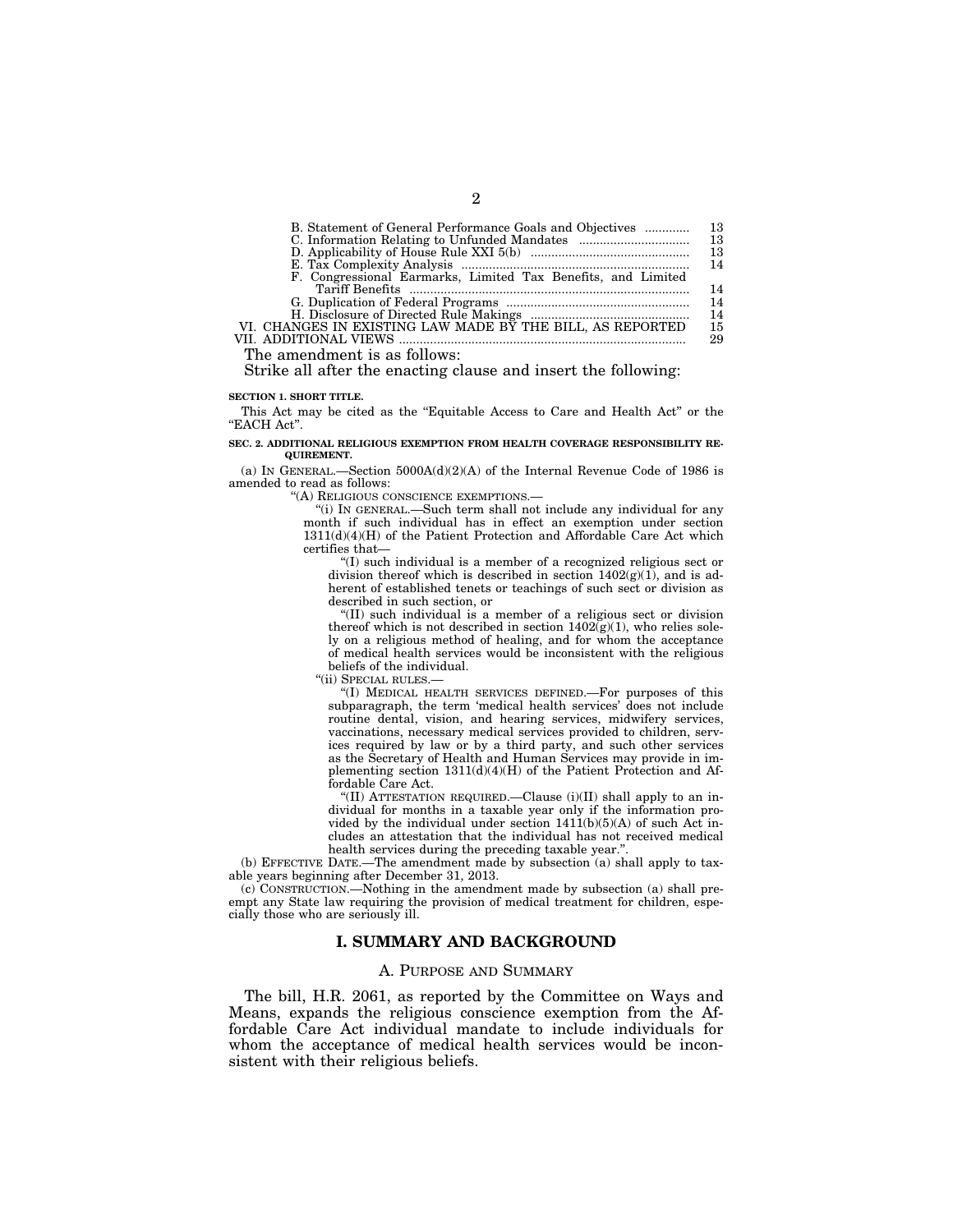### B. BACKGROUND AND NEED FOR LEGISLATION

While the Committee continues to actively pursue health care reform to relieve unnecessary burdens on the broader economy and on taxpayers in need of access to quality health care, the Committee also believes it is important to provide immediate relief from taxes imposing excessive constraints on individual choice and personal religious belief. The Committee believes that expanding the religious conscience exemption from the Affordable Care Act individual mandate will relieve an unfair tax burden.

### C. LEGISLATIVE HISTORY

#### *Background*

H.R. 2061 was introduced on April 28, 2015, and was referred to the Committee on Ways and Means.

### *Committee action*

The Committee on Ways and Means marked up H.R. 2061, the "Equitable Access to Care and Health Act" on September 17, 2015, and ordered the bill, as amended, favorably reported (with a quorum being present).

### *Committee hearings*

The harmful effects of the individual mandate were discussed at no less than three hearings during the 114th Congress:

• Health Subcommittee Hearing on the Individual and Employer Mandates in the President's Healthcare Law (April 14, 2015);

• Full Committee Hearing on Obamacare Implementation and the Department of Health and Human Services FY 16 Budget Request (June 10, 2015); and

• Oversight Subcommittee Hearing on Rising Health Insurance Premiums Under Obamacare (June 24, 2015).

#### **II. EXPLANATION OF THE BILL**

A. ADDITIONAL RELIGIOUS EXEMPTION FROM HEALTH COVERAGE RESPONSIBILITY REQUIREMENT (SEC. 2 OF THE BILL AND SEC. 5000A OF THE CODE)

#### PRESENT LAW

## *Requirement to maintain coverage*

Effective as of 2014, individuals must be covered by a health plan that provides at least minimum essential coverage or be subject to a tax for failure to maintain the coverage.<sup>1</sup> If an individual is a dependent<sup>2</sup> of another taxpayer, the other taxpayer is liable for any tax for failure to maintain the required coverage with respect to the individual. The tax is imposed for any month that an

<sup>&</sup>lt;sup>1</sup> Section 5000A which was added to the Code by section 1501 of the Patient Protection and Affordable Care Act ("PPACA"), Pub. L. No 111–148, enacted March 23, 2010, as amended by section 10106 of PPACA and 1002 of the H (''HCERA''), Pub. L. No. 111–152, enacted March 30, 2010. PPACA and HCERA are collectively referred to as the Affordable Care Act ("ACA"). Except where otherwise stated, all references<br>are to the Internal Revenue Code of 1986, as amended.<br><sup>2</sup> Sec. 152.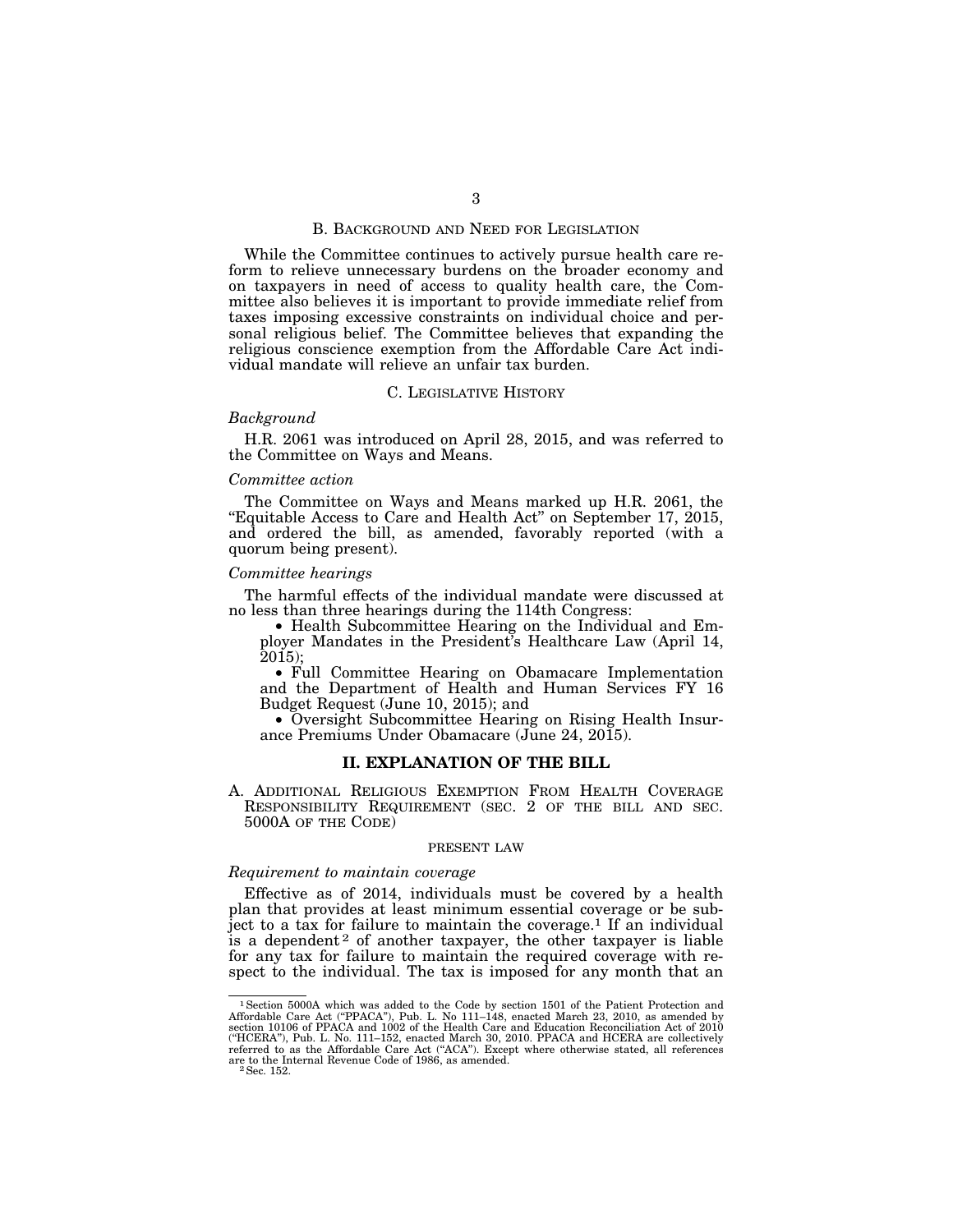individual does not have minimum essential coverage, unless the individual qualifies for an exemption for the month as described below.

#### *Minimum essential coverage*

Minimum essential coverage includes government-sponsored programs, eligible employer-sponsored plans, plans in the individual market, grandfathered group health plans and grandfathered health insurance coverage, and other coverage as recognized by the Secretary of HHS in coordination with the Secretary of the Treasury. Certain individuals present or residing outside of the U.S.3 and bona fide residents of territories of the U.S.4 are deemed to maintain minimum essential coverage.

Minimum essential coverage does not include coverage that consists of certain excepted benefits.<sup>5</sup> Excepted benefits include: (1) coverage only for accident, or disability income insurance; (2) coverage issued as a supplement to liability insurance; (3) liability insurance, including general liability insurance and automobile liability insurance; (4) workers' compensation or similar insurance; (5) automobile medical payment insurance; (6) credit-only insurance; (7) coverage for on-site medical clinics; and (8) other similar insurance coverage, specified in regulations, under which benefits for medical care are secondary or incidental to other insurance benefits. Other excepted benefits that do not constitute minimum essential coverage if offered under a separate policy, certificate or contract of insurance include long term care, limited scope dental and vision benefits, coverage for a disease or specified illness, hospital indemnity or other fixed indemnity insurance or Medicare supplemental health insurance.

## *Tax on failure to maintain minimum essential coverage*

The tax for failure to maintain minimum essential coverage for any calendar month is one-twelfth of the tax calculated as an annual amount. The annual amount is equal to the greater of the flat dollar amount or the excess income amount. The flat dollar amount is the lesser of sum of the individual annual dollar amounts for the members of the taxpayer's family and 300 percent of adult individual dollar amount. The excess income amount is a specified percentage of the excess of the taxpayer's household income for the taxable year over the threshold amount of income for required income tax return filing for that taxpayer.<sup>6</sup> The total annual household payment may not exceed the national average annual premium for bronze level health plans offered through American Health Benefit Exchanges that year for the family size. The individual adult annual dollar amount is phased in over the first three

<sup>&</sup>lt;sup>3</sup>This rule applies to any month that occurs during a period described in section  $911(d)(1)(A)$  or (B) which is applicable to an individual. Such periods include: (1) for a United States citizen, an uninterrupted period wh a bona fide resident of a foreign country or countries, and (2) for a United States citizen or resident, a period of 12 consecutive months during which the individual is present in a foreign country at least 330 full days.

territories include Puerto Rico, Guam, the Northern Marianna Islands, American Samoa, and United States Virgin Islands.<br><sup>5</sup>Sec. 2791(c)(1)–(4) of PHSA (42 U.S.C. sec. 300gg–91(c)(1–4)). A parallel definition of ex-

cepted benefits is provided in section  $9832(c)(1)-(4)$ .<br><sup>6</sup>Sec. 6012(a).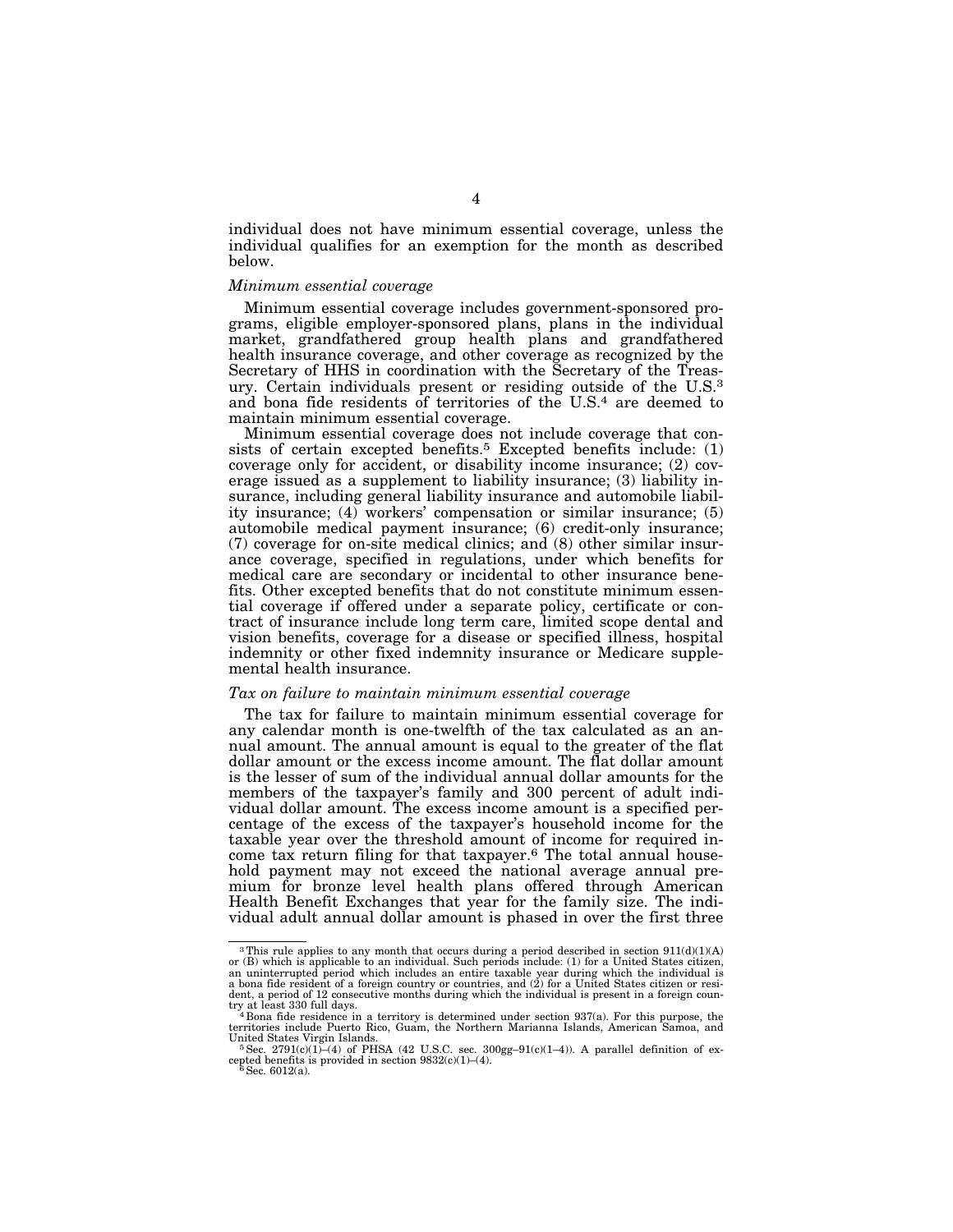years as follows: \$95 for 2014; \$325 for 2015; and \$695 in 2016.7 For an individual who has not attained age 18, the individual annual dollar amount is one half of the adult amount. The specified percentage of income is phased in as follows: one percent for 2014; two percent in 2015; and 2.5 percent beginning after 2015.

#### *Exemptions*

Exemptions from the requirement to maintain minimum essential coverage are provided for the following: (1) an individual for whom coverage is unaffordable because the required contribution exceeds eight percent of household income, (2) an individual with household income below the income tax return filing threshold, (3) a member of an Indian tribe, (4) a member of certain recognized religious sects (''religious conscience exemption'') or a health sharing ministry, (5) an individual with a coverage gap for a continuous period of less than three months, and (6) an individual who is determined by the Secretary of Health and Human Services to have suffered a hardship with respect to the capability to obtain coverage.8

The religious conscience exemption applies to members of religious sects (or divisions thereof) which are recognized religious sects for purposes of a previously existing exemption under the Self-Employment Contributions Act ("SECA"),<sup>9</sup> who are adherents of established tenets or teachings of the sect (or division) as described under the SECA exemption. The SECA exemption requires the Commissioner of Social Security to find that (1) the sect (or division) has established tenets or teachings that are conscientiously opposed to accepting benefits of any private or public insurance that makes payments in the event of death, disability, old age, or retirement, or makes payments toward the costs of, or provides services for, medical care (including the benefits of any insurance system established by the Social Security Act), and (2) it is the practice, and has been for a substantial period of time, for members of the sect (or division) to make reasonable provision for dependent members in view of their general level of living, and (3) the sect (or division) has been in existence continuously since December 31, 1950. For members of the sect to qualify for the religious conscience exemption, an exemption must be obtained from an American Health Benefit Exchange in accordance with Health and Human Services regulations.10

#### REASONS FOR CHANGE

The Committee believes that the present law religious conscience exemption from the requirement to maintain minimum essential coverage is too narrow. It only covers individuals who, due to membership in a recognized religious sect, do not accept the benefits of any private or public insurance, including Social Security and Medicare. The exemption does not apply to individuals who, as a

<sup>&</sup>lt;sup>7</sup>For years after 2016, the \$695 amount is indexed to CPI–U, rounded to the next lowest multiple of \$50. <sup>8</sup>These exemptions are generally provided under section 5000A(e). The religious conscience ex-

emption and health care sharing ministry exemption are provided under section 5000A(d)(2).<br><sup>9</sup>SECA consists of sections 1401–1403, relating to Social Security and Medicare taxes applica-

ble to self-employed individuals. The SECA exemption for members of certain recognized reli-<br>gious sects is provided under section 1402(g)(1).<br><sup>10</sup> Secs. 1311(d)(4)(H) and 1411(b)(5)(A) of the ACA and 45 C.F.R. sec 155.615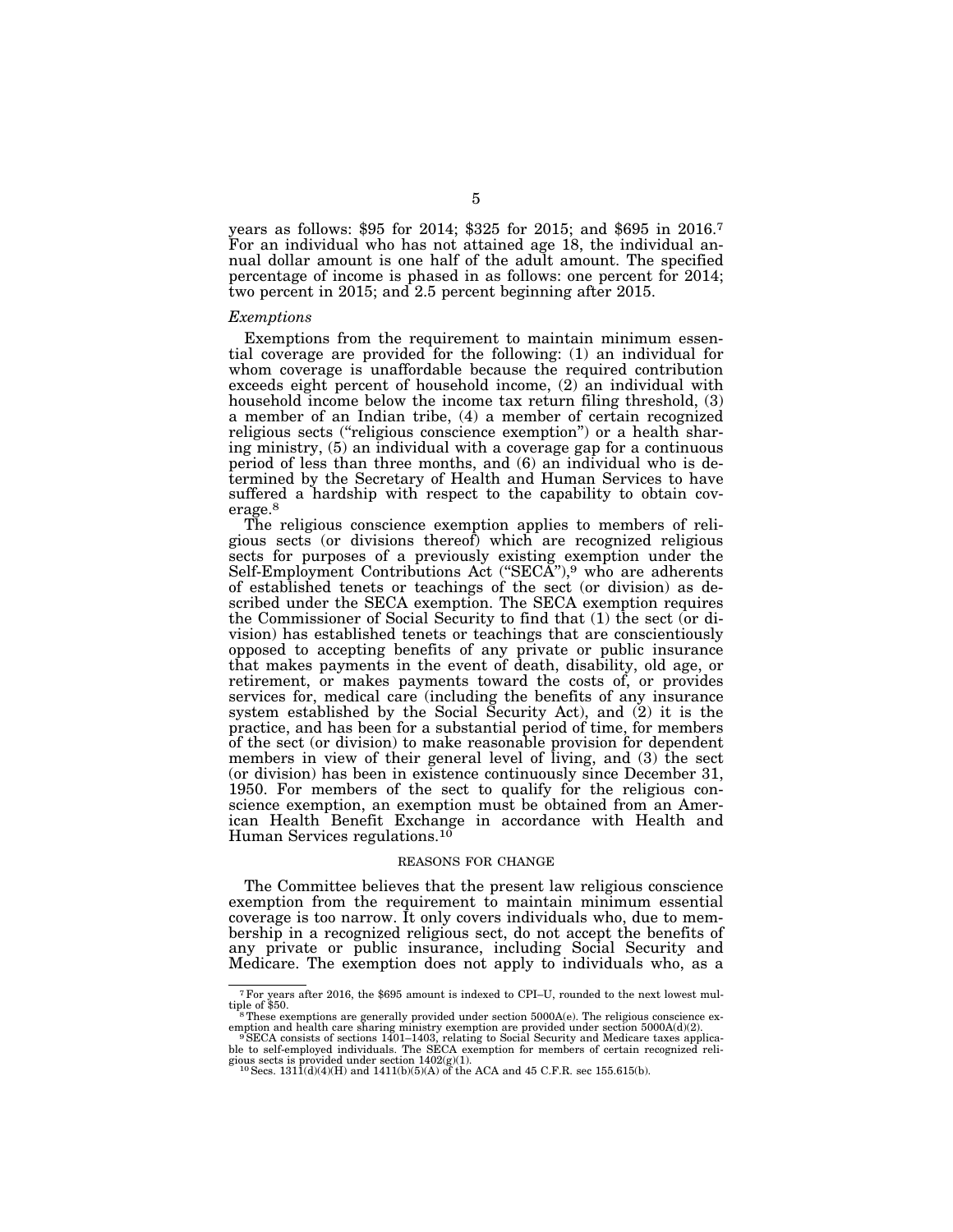matter of faith, do not use medical care services. The Committee believes that these individuals should not be required to purchase health insurance to pay for medical care services.

#### EXPLANATION OF PROVISION

The provision expands the religious conscience exemption to include any individual who relies solely on a religious method of healing, and for whom the acceptance of medical health services would be inconsistent with the religious beliefs of the individual. For purposes of this exemption, medical health services do not include routine dental, vision, and hearing services, midwifery services, vaccinations, necessary medical services provided to children, services required by law or by a third party, and such other services as the Secretary of Health and Human Services may provide.

This exemption will apply to an individual for months in a taxable year only if the information required to be provided to obtain the exemption includes an attestation that the individual has not received medical health services during the preceding taxable year. The provision also specifies that nothing in the provision preempts any State law requiring the provision of medical treatment for children, especially those who are seriously ill.

#### EFFECTIVE DATE

The provision is effective for taxable years beginning after December 31, 2013.

## **III. VOTES OF THE COMMITTEE**

In compliance with clause 3(b) of rule XIII of the Rules of the House of Representatives, the following statement is made concerning the vote of the Committee on Ways and Means in its consideration of H.R. 2061, the "Equitable Access to Care and Health Act'' on September 17, 2015.

### MOTION TO REPORT THE BILL

The bill, H.R. 2061, as amended, was ordered favorably reported to the House of Representatives by a voice vote (with a quorum being present).

### **IV. BUDGET EFFECTS OF THE BILL**

### A. COMMITTEE ESTIMATE OF BUDGETARY EFFECTS

In compliance with clause 3(d) of rule XIII of the Rules of the House of Representatives, the following statement is made concerning the effects on the budget of the bill, H.R. 2061, as reported. The bill, as reported, is estimated to have the following effect on Federal budget receipts for fiscal years 2016–2025:

|      |                                                                       |      |      |      |      | ESTIMATED REVENUE EFFECTS 1 2 3<br><b>Fiscal Years</b><br><b>IMillions of Dollars1</b> |      |      |      |             |             |
|------|-----------------------------------------------------------------------|------|------|------|------|----------------------------------------------------------------------------------------|------|------|------|-------------|-------------|
| 2016 | 2017                                                                  | 2018 | 2019 | 2020 | 2021 | 2022                                                                                   | 2023 | 2024 | 2025 | $2016 - 20$ | $2016 - 25$ |
|      | $-135$ $-120$ $-100$ $-110$ $-115$ $-115$ $-125$ $-135$ $-140$ $-140$ |      |      |      |      |                                                                                        |      |      |      | $-580$      | $-1.235$    |

[1] Estimate provided by the staff of the Joint Committee on Taxation and the Congressional Budget Office.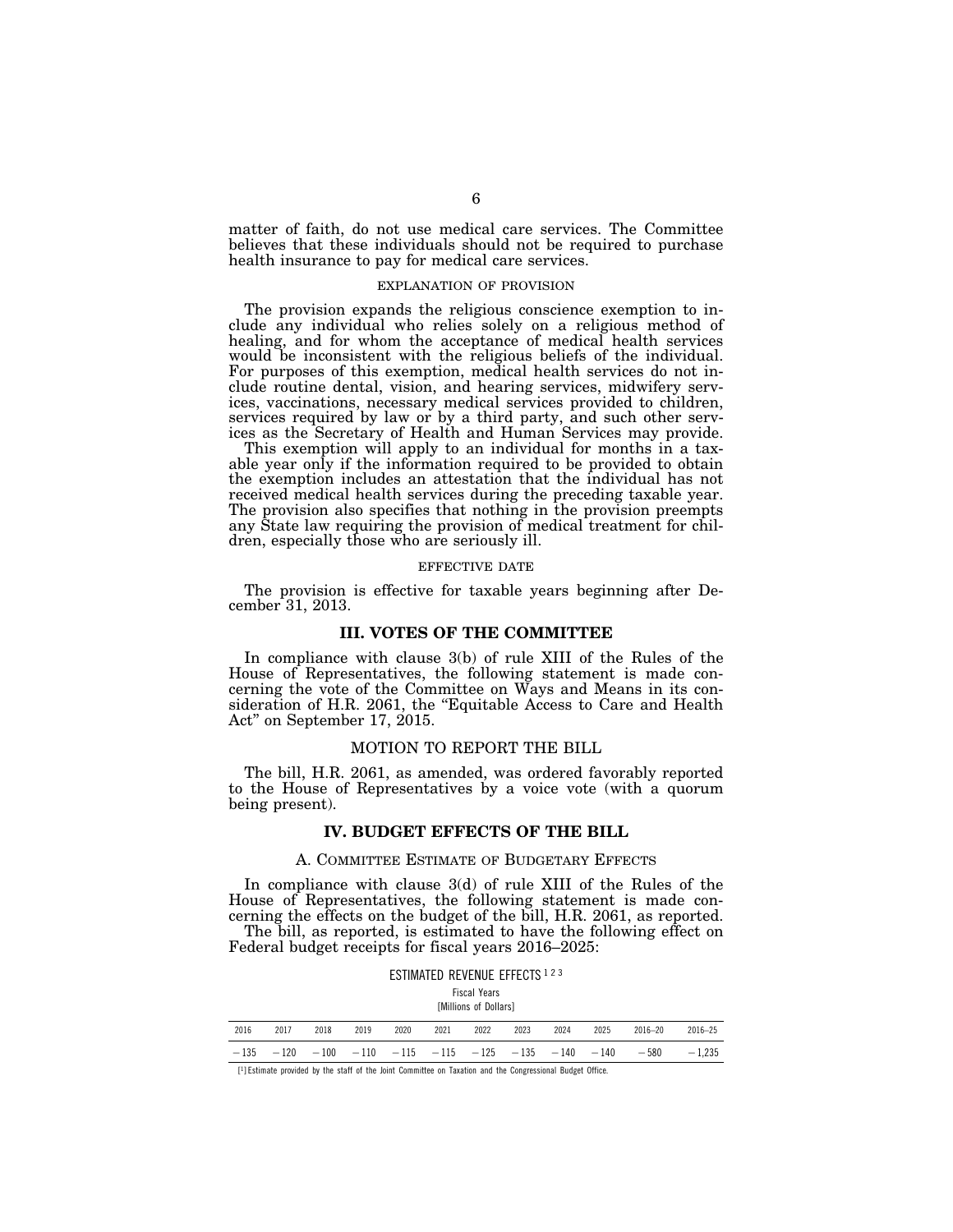[2] Estimate includes the following change in off-budget receipts:

| 2016              | 2017  | 2018                                                                                                            | 2019              | 2020              | 2021                  | 2022  | 2023           | 2024           | 2025  | $2016 - 20$ | $2016 - 25$ |
|-------------------|-------|-----------------------------------------------------------------------------------------------------------------|-------------------|-------------------|-----------------------|-------|----------------|----------------|-------|-------------|-------------|
| $\lceil 3 \rceil$ | 5     | $\lceil 3 \rceil$<br>[3] Gain of less than \$500,000.<br>[4] Estimate includes the following change in outlays: | $\lceil 3 \rceil$ | $\lceil 3 \rceil$ | $\lceil$ <sup>3</sup> | 5     | $\mathfrak{h}$ | $\mathfrak{h}$ | .5    |             | 25          |
| 2016              | 2017  | 2018                                                                                                            | 2019              | 2020              | 2021                  | 2022  | 2023           | 2024           | 2025  | $2016 - 20$ | $2016 - 25$ |
| $-15$             | $-35$ | $-55$                                                                                                           | $-60$             | $-65$             | $-70$                 | $-75$ | $-75$          | $-80$          | $-85$ | $-230$      | $-615$      |

Pursuant to clause 8 of rule XIII of the Rules of the House of Representatives, the following statement is made by the Joint Committee on Taxation with respect to the provisions of the bill amending the Internal Revenue Code of 1986: the gross budgetary effect (before incorporating macroeconomic effects) in any fiscal year is less than 0.25 percent of the current projected gross domestic product of the United States for that fiscal year; therefore, the bill is not "major legislation" for purposes of requiring that the estimate include the budgetary effects of changes in economic output, employment, capital stock and other macroeconomic variables.

### B. STATEMENT REGARDING NEW BUDGET AUTHORITY AND TAX EXPENDITURES BUDGET AUTHORITY

In compliance with clause  $3(c)(2)$  of rule XIII of the Rules of the House of Representatives, the Committee states that the bill involves no new or increased budget authority. The Committee further states that there are no new or increased tax expenditures.

### C. COST ESTIMATE PREPARED BY THE CONGRESSIONAL BUDGET **OFFICE**

In compliance with clause  $3(c)(3)$  of rule XIII of the Rules of the House of Representatives, requiring a cost estimate prepared by the CBO, the following statement by CBO is provided.

## U.S. CONGRESS, CONGRESSIONAL BUDGET OFFICE, *Washington, DC, September 25, 2015.*

Hon. PAUL RYAN,

*Chairman, Committee on Ways and Means,* 

*House of Representatives, Washington, DC.* 

DEAR MR. CHAIRMAN: The Congressional Budget Office has prepared the enclosed cost estimate for H.R. 2061, the Equitable Access to Care and Health Act.

If you wish further details on this estimate, we will be pleased to provide them. The CBO staff contact is Sarah Masi.

Sincerely,

KEITH HALL*.* 

### Enclosure.

#### *H.R. 2061—Equitable Access to Care and Health Act*

Summary: H.R. 2061 would expand the religious conscience exemption from the requirement that most people in the United States must obtain health insurance coverage or pay a penalty for not doing so (a provision of the Affordable Care Act known as the individual mandate). Specifically, the bill would newly exempt members of religious sects or divisions that do not meet the criteria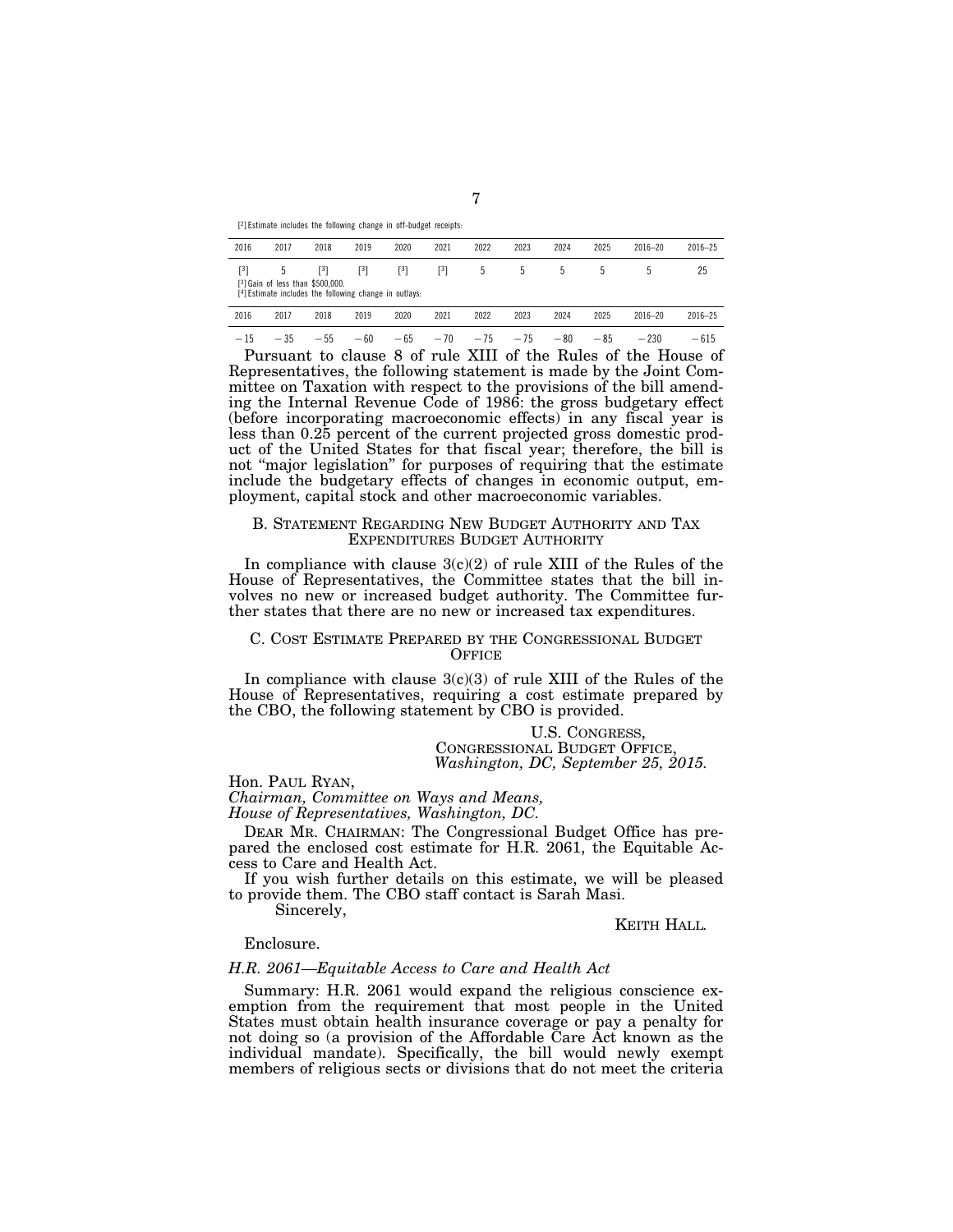for the religious conscience exemption under current law, but who rely solely on a religious method of healing and for whom the acceptance of medical health services would be inconsistent with their religious beliefs.1

On net, CBO and the staff of the Joint Committee on Taxation (JCT) estimate that enacting H.R. 2061 would increase federal deficits by \$1.2 billion over the 2016–2025 period. That 10-year total consists of a \$1.9 billion net reduction in revenues, primarily stemming from forgone penalties from uninsured individuals, partially offset by a \$0.6 billion decrease in direct spending resulting from fewer people enrolling in Medicaid and subsidized health insurance coverage obtained through exchanges. The estimated reduction in revenues exceeds the estimated reduction in direct spending because CBO and JCT estimate that most of the people that would newly claim an exemption from the individual mandate under the bill are and will continue to be uninsured under current law. Payas-you-go procedures apply because enacting the legislation would affect direct spending and revenues.

CBO and JCT estimate that enacting the legislation would not increase net direct spending in any of the four consecutive 10-year periods beginning in 2026; however, the agencies estimate that enacting the legislation would increase on-budget deficits by at least \$5?billion in at least one of the four consecutive 10-year periods beginning in 2026.

JCT has determined that the bill contains no intergovernmental or private-sector mandates as defined in the Unfunded Mandates Reform Act (UMRA).

Estimated cost to the Federal Government: The estimated budgetary effects of H.R. 2061 are shown in the following table. The spending effects of the legislation fall primarily within budget function 550 (health). For this estimate, CBO assumes that H.R. 2061 will be enacted near the end of calendar year 2015.

<sup>1</sup> Under current law, people qualify for the religious conscience exemption from the individual mandate only if they are members of religious sects or divisions that are conscientiously opposed<br>to accepting insurance benefits—including Social Security and Medicare—and who meet other<br>requirements listed under section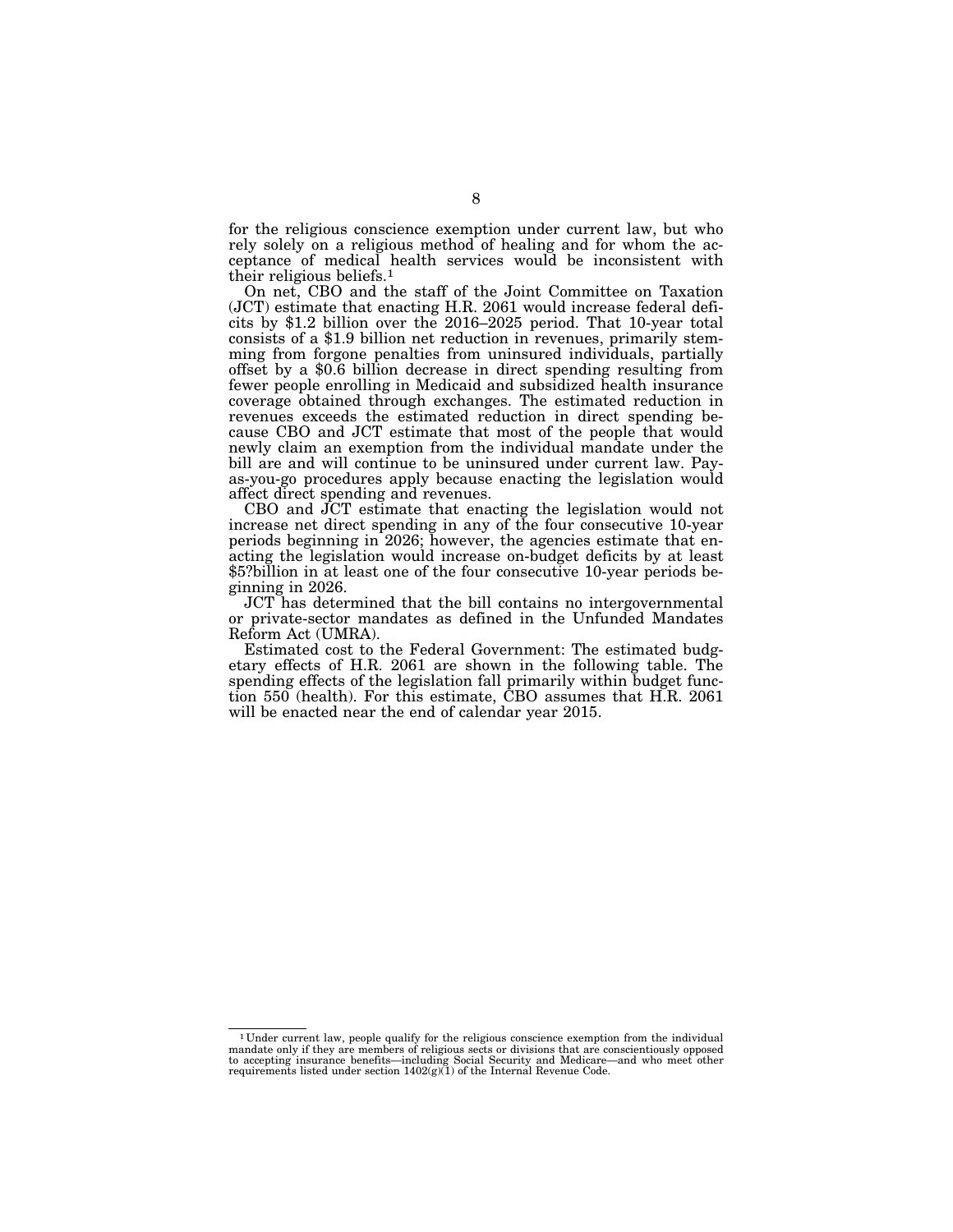|                                                                                          |                            |                     |        |                  |                  |                  | By fiscal year, in millions of dollars- |                |        |                 |               |                  |
|------------------------------------------------------------------------------------------|----------------------------|---------------------|--------|------------------|------------------|------------------|-----------------------------------------|----------------|--------|-----------------|---------------|------------------|
|                                                                                          | 2016                       | 2017                | 2018   | 2019             | 2020             | 2021             | 2022                                    | 2023           | 2024   | 2025            | 2016–<br>2020 | 2016-            |
|                                                                                          | CHANGES IN DIRECT SPENDING |                     |        |                  |                  |                  |                                         |                |        |                 |               |                  |
|                                                                                          |                            | $-35$               | $-55$  | $-60$            |                  |                  |                                         |                | $-80$  | $-85$           | $-230$        |                  |
|                                                                                          | $-15$<br>$-15$             | $-35$               |        | - 60<br>         | $-65$<br>$-65$   | $-70$<br>$-70$   | $-75$<br>-75                            | $-75$<br>$-75$ | $-80$  | $-85$           | $-230$        | $-615$<br>$-615$ |
|                                                                                          |                            | CHANGES IN REVENUES |        |                  |                  |                  |                                         |                |        |                 |               |                  |
|                                                                                          |                            | $-150 - 155 - 155$  |        | $-170$           |                  |                  | $-200$                                  | $-210$         | $-220$ | $-225$          | $-810$        | $-1,850$         |
|                                                                                          |                            | $-150 - 160$<br>* 5 | $-155$ | $-170$           | $-180$<br>$-180$ | $-185$<br>$-185$ | $-205$                                  | $-215$         | $-225$ | $-230$<br>$5$   | $-815$<br>5   | $-1,875$         |
|                                                                                          |                            |                     |        |                  |                  |                  |                                         |                |        |                 |               |                  |
| NET INCREASE OR DECREASE (-) IN THE DEFICIT FROM CHANGES IN DIRECT SPENDING AND REVENUES |                            |                     |        |                  |                  |                  |                                         |                |        |                 |               |                  |
|                                                                                          | 135                        | 120                 | 100    | $\overline{110}$ | 115              | 115              | 125                                     | 135            | 140    | $\overline{40}$ | 580           |                  |
|                                                                                          | 135                        | 125                 |        |                  | 115              | 115              | 130                                     | 윤              | 145    | 145             | 585           | $1,250$<br>$-25$ |
|                                                                                          |                            | $-5$                |        |                  |                  |                  |                                         | $-5$           | م<br>ا | - 5             | $-5$          |                  |
| Course: Consecional Dudies, Office: staff of the loint Committee on Tavetion             |                            |                     |        |                  |                  |                  |                                         |                |        |                 |               |                  |

Sources: Congressional Budget Office; staff of the Joint Committee on Taxation. Note: \* = for revenues, an increase of less than \$0.5 million; for deficits, a reduction of less than \$0.5 million.

Souress.Congressional Budget Offices staff of the Joint Committee on Taxation.<br>a Negative Tur revenues inclaine area reduction in revenues, and point for the state of less than \$0.5 million<br>a Negative Tur revenues inclaine a. Negative numbers indicate a reduction in revenues, and positive numbers indicate an increase in revenues.

b. All off-budget effects would come from changes in revenues. (The payroll taxes for Social Security are classified as ''off-budget.'')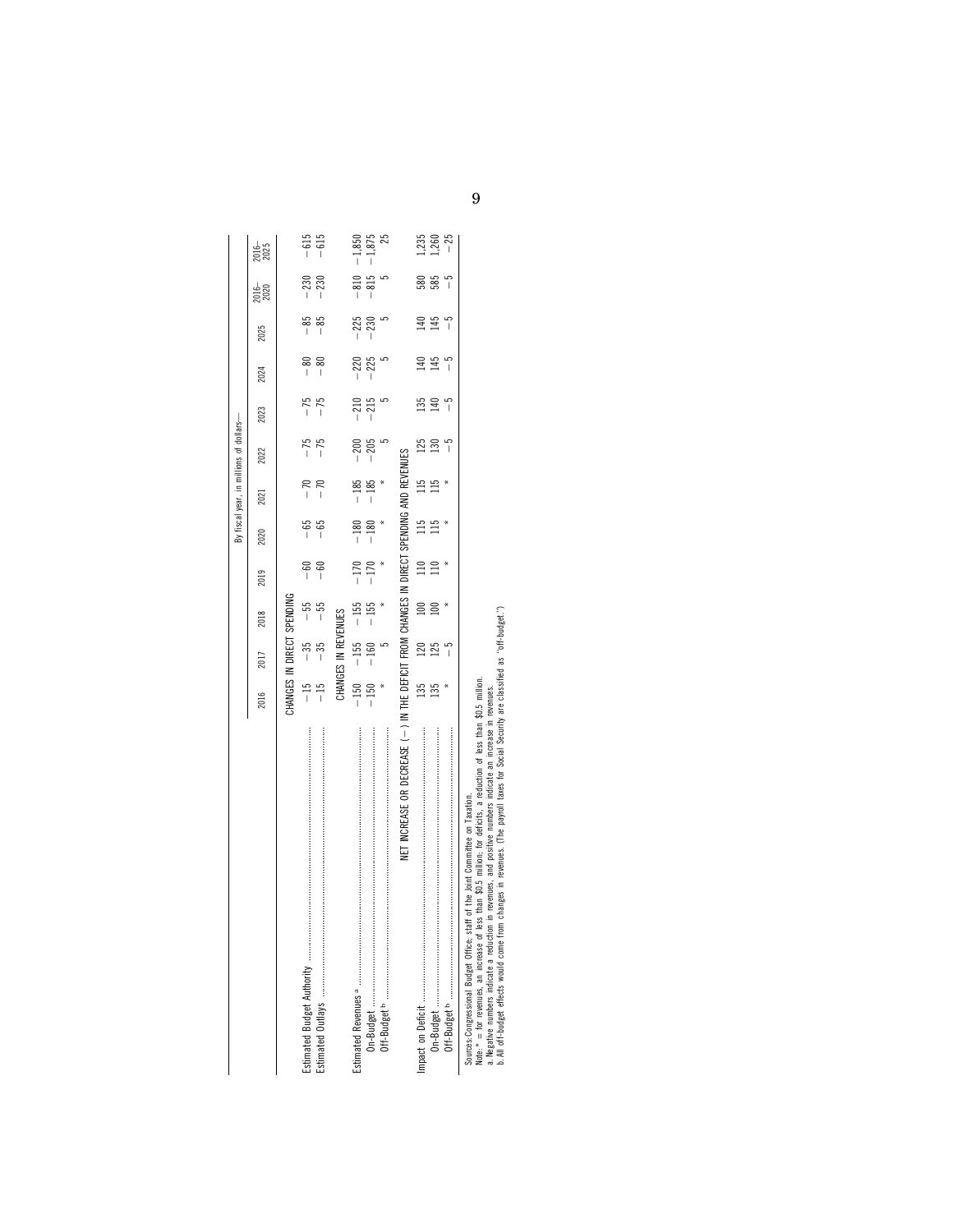Basis of estimate: CBO and JCT estimate that enacting H.R. 2061 would increase the number of people claiming an exemption from the individual mandate by roughly 200,000 annually. That estimate stems primarily from two judgments, both of which are highly uncertain:

• CBO and JCT estimate that up to 500,000 people would newly qualify for the religious conscience exemption, on the basis of a review of the limited information that is publicly available. However, the agencies anticipate that a significant share of those people qualify for other exemptions from the mandate under current law and therefore would not newly claim an exemption under the bill. In particular, some may qualify for income-based exemptions such as having income below the threshold for filing income tax returns or having income below 138 percent of federal poverty guidelines and being ineligible for Medicaid because their state did not expand the program.

• CBO and JCT expect that some people may falsely claim the expanded religious conscience exemption under the bill; however, that number would be limited for two reasons. First, people would have to apply for the exemption through the health insurance exchange in their area (as is the case under current law) and the current application requires people to provide detailed information about the religious sect or division to which they belong.2 Second, H.R. 2061 would require people to attest that they have not received medical health services, with limited exceptions, during the preceding taxable year.

Of the estimated 200,000 people who would newly claim an exemption from the individual mandate under the bill, CBO and JCT estimate that roughly 90 percent would otherwise pay a penalty for being uninsured. (The agencies estimate that most of the people affected by this bill will be uninsured under current law because the acceptance of medical health services would be inconsistent with their religious beliefs.) As a result, the agencies estimate that enacting H.R. 2061 would reduce collections from penalties assessed to uninsured individuals by \$2.0 billion over the 2016–2025 period.

The remaining 10 percent of people newly claiming an exemption from the individual mandate would be insured under current law and would forgo health insurance coverage as a result of the bill, the agencies estimate. Some of those people would falsely claim the new exemption under the bill; others are expected to obtain health insurance under current law in order to comply with the individual mandate, even though they will not use that insurance because of their religious convictions. Accordingly, under the bill, fewer people would enroll in Medicaid, subsidized health insurance coverage obtained through exchanges, and employment-based health insurance, which the agencies estimate would reduce outlays by \$0.6 billion and increase revenues by \$0.1 billion over the 2016–2025 period. The effects on revenues stem from increases in taxable compensation associated with reductions in employment-based insurance and increases in tax liability associated with reductions in the number of people receiving tax credits to purchase health insurance through exchanges.

<sup>2</sup>See *https://marketplace.cms.gov/applications-and-forms/religious-sect-exemption.pdf.*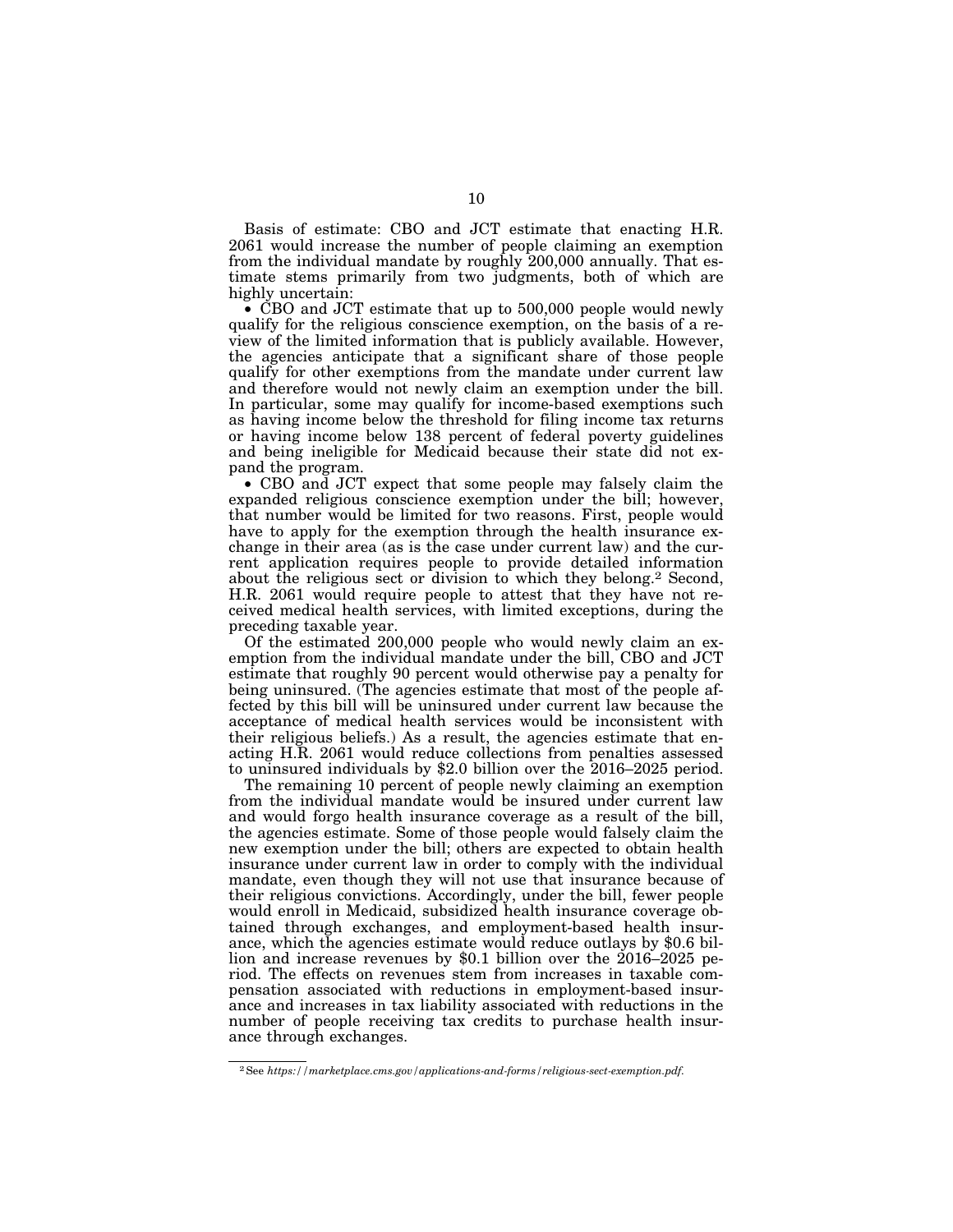On net, CBO and JCT estimate that enacting H.R. 2061 would increase federal deficits by \$1.2 billion over the 2016–2025 period, which consists of a \$1.9 billion net reduction in revenues and a \$0.6 billion decrease in direct spending. The net decrease in revenues reflects an estimated \$1.9 billion reduction in on-budget revenues, partially offset by an estimated \$25 million increase in offbudget (Social Security) revenues.

Pay-As-You-Go considerations: The Statutory Pay-As-You-Go Act of 2010 establishes budget-reporting and enforcement procedures for legislation affecting direct spending or revenues. The changes in outlays and revenues that are subject to those pay-as-you-go procedures are shown in the following table. Only on-budget changes to outlays or revenues are subject to pay-as-you-go procedures.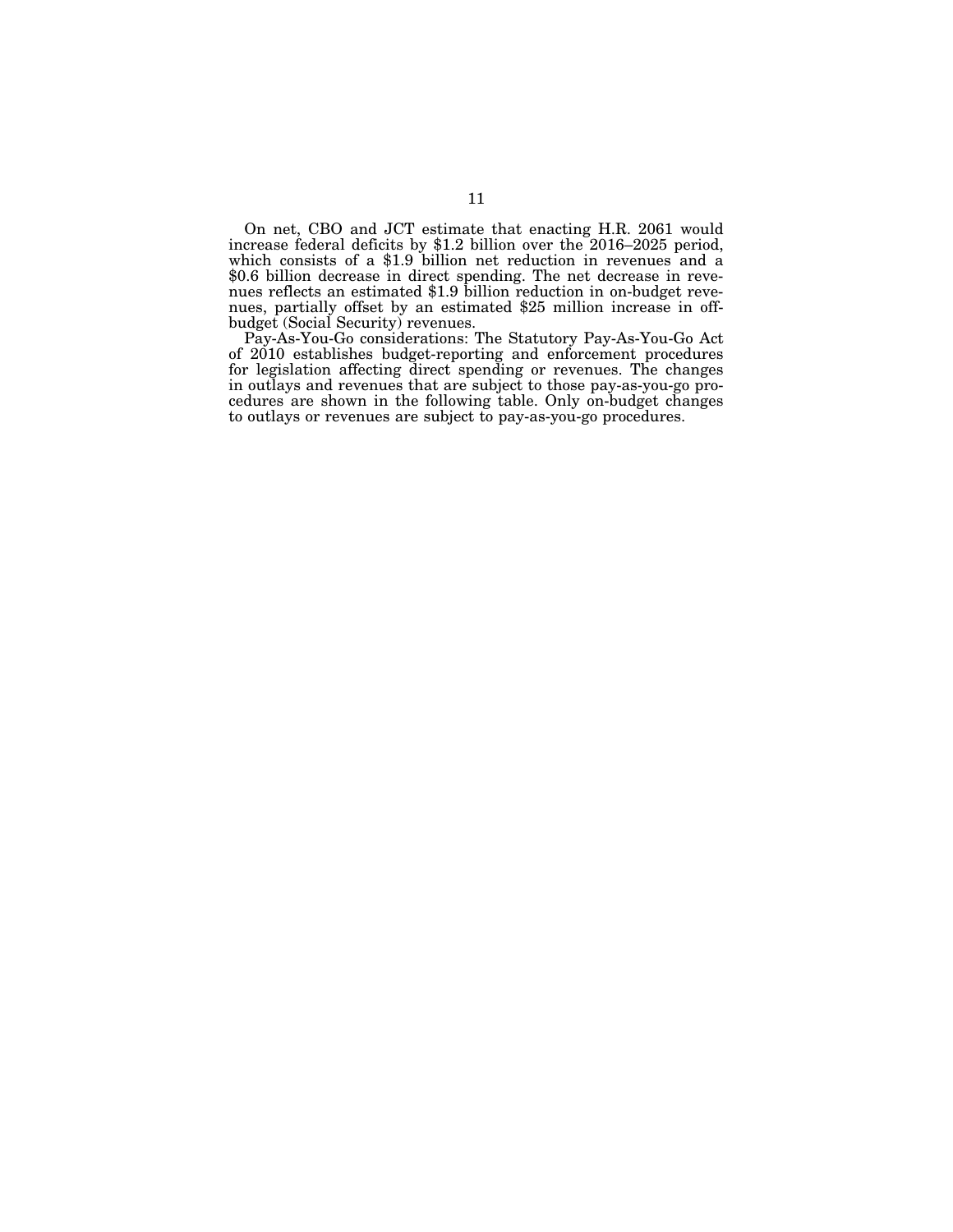|                                                                                                                 | l                                                                                                 |
|-----------------------------------------------------------------------------------------------------------------|---------------------------------------------------------------------------------------------------|
|                                                                                                                 | י                                                                                                 |
|                                                                                                                 |                                                                                                   |
|                                                                                                                 |                                                                                                   |
|                                                                                                                 |                                                                                                   |
|                                                                                                                 |                                                                                                   |
|                                                                                                                 |                                                                                                   |
|                                                                                                                 |                                                                                                   |
|                                                                                                                 |                                                                                                   |
|                                                                                                                 |                                                                                                   |
|                                                                                                                 |                                                                                                   |
|                                                                                                                 |                                                                                                   |
| LLC INC CINNELISM CINN CINNING LLLLLING                                                                         |                                                                                                   |
|                                                                                                                 |                                                                                                   |
|                                                                                                                 |                                                                                                   |
|                                                                                                                 |                                                                                                   |
|                                                                                                                 |                                                                                                   |
|                                                                                                                 | ֖֖֧֧֧֧֧֧֖֧֧֧֧֧֧֖֧֧֧֧֧֧֚֚֚֚֚֚֚֚֚֚֚֚֚֚֚֚֚֚֚֚֚֚֚֚֚֚֚֚֚֚֚֚֚֡֝֓֝֓֝֓֝֓֝֓֞֝֓֝֓֝֓֝֓֝֓֝֓֝֬֝֓֝֓֝֬֝֬֝֓֝֬֝֝֬֝ |
|                                                                                                                 |                                                                                                   |
|                                                                                                                 |                                                                                                   |
|                                                                                                                 |                                                                                                   |
|                                                                                                                 |                                                                                                   |
|                                                                                                                 |                                                                                                   |
|                                                                                                                 |                                                                                                   |
|                                                                                                                 |                                                                                                   |
|                                                                                                                 |                                                                                                   |
|                                                                                                                 |                                                                                                   |
|                                                                                                                 |                                                                                                   |
|                                                                                                                 |                                                                                                   |
|                                                                                                                 |                                                                                                   |
|                                                                                                                 |                                                                                                   |
|                                                                                                                 |                                                                                                   |
|                                                                                                                 |                                                                                                   |
|                                                                                                                 |                                                                                                   |
|                                                                                                                 |                                                                                                   |
|                                                                                                                 |                                                                                                   |
|                                                                                                                 |                                                                                                   |
|                                                                                                                 |                                                                                                   |
|                                                                                                                 |                                                                                                   |
|                                                                                                                 |                                                                                                   |
|                                                                                                                 |                                                                                                   |
|                                                                                                                 |                                                                                                   |
|                                                                                                                 | $\frac{1}{1}$                                                                                     |
|                                                                                                                 | ֖֖֖֖֖֖֪ׅ֖ׅ֪ׅ֪ׅ֪֪֪ׅ֖ׅ֖֪ׅ֖ׅ֪֪ׅ֖֧֪ׅ֖֧ׅ֪ׅ֪֪֪֪֪֪֪֪֪֪ׅ֧֪ׅ֚֚֚֚֚֚֚֚֚֚֚֚֚֚֚֚֚֚֚֚֡֝֝֝֝֝֝֝֝֝֬֝֬֓֝            |
|                                                                                                                 |                                                                                                   |
|                                                                                                                 |                                                                                                   |
|                                                                                                                 |                                                                                                   |
|                                                                                                                 |                                                                                                   |
|                                                                                                                 |                                                                                                   |
|                                                                                                                 |                                                                                                   |
|                                                                                                                 |                                                                                                   |
|                                                                                                                 |                                                                                                   |
|                                                                                                                 |                                                                                                   |
|                                                                                                                 | ۱<br>$\overline{a}$                                                                               |
|                                                                                                                 |                                                                                                   |
|                                                                                                                 |                                                                                                   |
|                                                                                                                 |                                                                                                   |
|                                                                                                                 |                                                                                                   |
|                                                                                                                 |                                                                                                   |
|                                                                                                                 |                                                                                                   |
|                                                                                                                 |                                                                                                   |
|                                                                                                                 |                                                                                                   |
|                                                                                                                 |                                                                                                   |
|                                                                                                                 |                                                                                                   |
|                                                                                                                 | ׇ֚֘֡                                                                                              |
|                                                                                                                 |                                                                                                   |
|                                                                                                                 |                                                                                                   |
|                                                                                                                 | י                                                                                                 |
|                                                                                                                 |                                                                                                   |
|                                                                                                                 |                                                                                                   |
|                                                                                                                 |                                                                                                   |
|                                                                                                                 |                                                                                                   |
|                                                                                                                 |                                                                                                   |
|                                                                                                                 |                                                                                                   |
|                                                                                                                 |                                                                                                   |
|                                                                                                                 |                                                                                                   |
|                                                                                                                 |                                                                                                   |
|                                                                                                                 | j<br>֠                                                                                            |
|                                                                                                                 |                                                                                                   |
| AT LIF XX CAPPOCLOGED COMPANY TO THE LIF XX CAPPOCLOSE TO THE TOOL COMPANY TO THE COMPANY TO THE COMPANY TO THE |                                                                                                   |
| ו<br>י                                                                                                          |                                                                                                   |
|                                                                                                                 | ,                                                                                                 |
|                                                                                                                 |                                                                                                   |
| ŕ                                                                                                               |                                                                                                   |
|                                                                                                                 |                                                                                                   |
|                                                                                                                 | $\overline{ }$<br>ï                                                                               |
|                                                                                                                 | ζ                                                                                                 |
|                                                                                                                 |                                                                                                   |
|                                                                                                                 |                                                                                                   |
|                                                                                                                 |                                                                                                   |
|                                                                                                                 |                                                                                                   |
|                                                                                                                 |                                                                                                   |
|                                                                                                                 |                                                                                                   |
|                                                                                                                 |                                                                                                   |
|                                                                                                                 |                                                                                                   |
| j                                                                                                               |                                                                                                   |
|                                                                                                                 |                                                                                                   |
|                                                                                                                 |                                                                                                   |
|                                                                                                                 |                                                                                                   |
|                                                                                                                 |                                                                                                   |
| l                                                                                                               | l<br>l                                                                                            |

|                                                                                      |           |         |      |      |      |      | By fiscal year, in millions of dollars- |     |           |           |                                                                               |                                                                                          |                     |
|--------------------------------------------------------------------------------------|-----------|---------|------|------|------|------|-----------------------------------------|-----|-----------|-----------|-------------------------------------------------------------------------------|------------------------------------------------------------------------------------------|---------------------|
|                                                                                      | 2015 2016 |         | 2017 | 2018 | 2019 | 2020 | 2021                                    |     | 2022 2023 | 2024 2025 |                                                                               | 2015–<br>2020                                                                            | $\frac{2015}{2025}$ |
| NET INCREASE IN THE ON-BUDGET DEFICIT                                                |           |         |      |      |      |      |                                         |     |           |           |                                                                               |                                                                                          |                     |
| demorandum:                                                                          |           | 135 125 |      | 100  | 110  | 115  | 115                                     | 130 | 140       | 145       | 145                                                                           | 585                                                                                      | 1,260               |
|                                                                                      |           |         |      |      |      |      |                                         |     |           |           | $-15$ $-80$ $-85$ $-15$ $-15$ $-15$ $-15$ $-15$ $-15$ $-15$ $-15$ $-15$ $-15$ | $-150$ $-160$ $-155$ $-170$ $-180$ $-205$ $-225$ $-225$ $-225$ $-815$ $-1.875$<br>$-230$ | $-615$              |
| staff of the Joint Committee on Taxation.<br>Sources: Congressional Budget Office; s |           |         |      |      |      |      |                                         |     |           |           |                                                                               |                                                                                          |                     |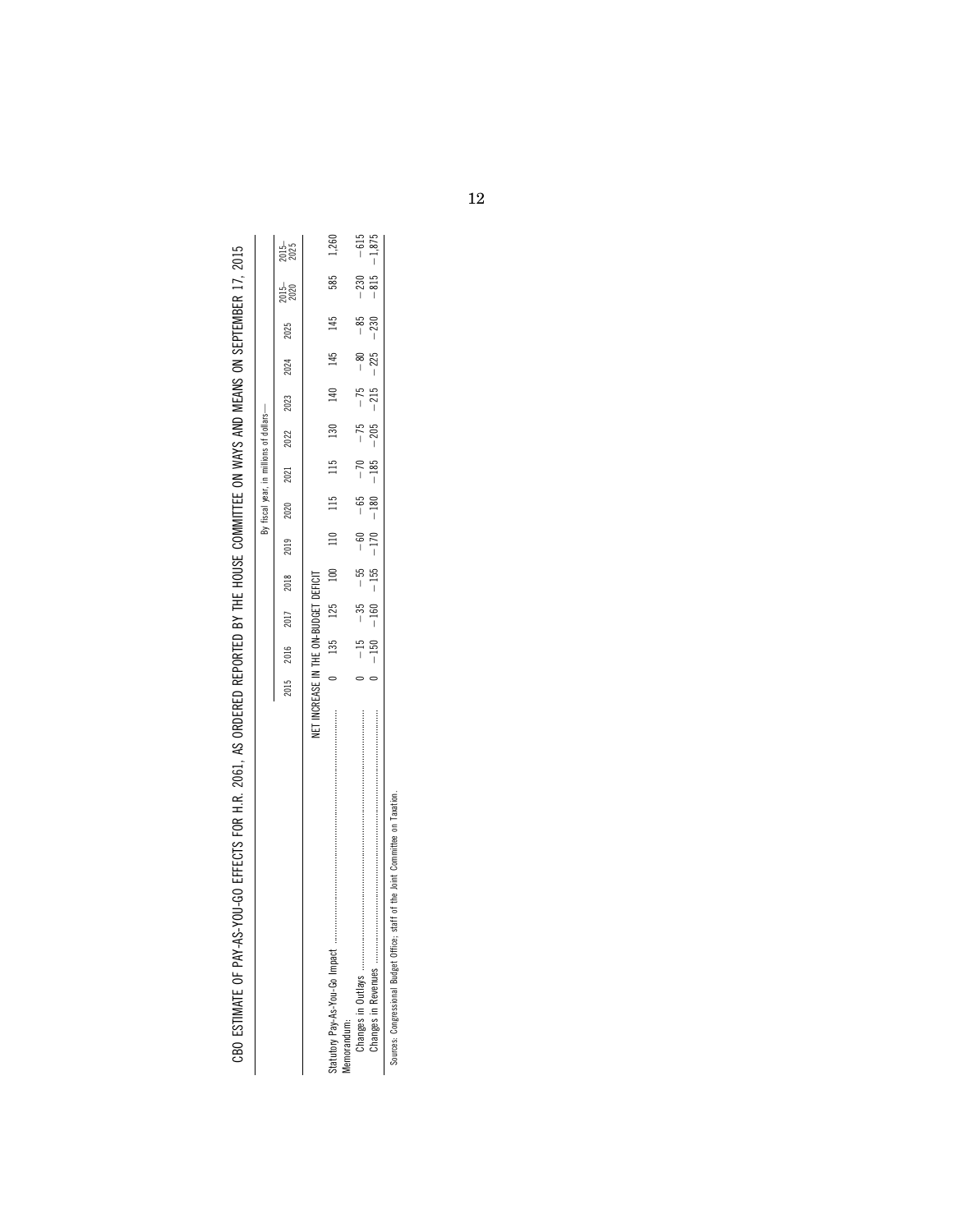Increase in long-term deficit and net direct spending: CBO and JCT estimate that enacting the legislation would not increase net direct spending by at least \$5 billion in any of the four consecutive 10-year periods beginning in 2026; however, CBO and JCT estimate that enacting the legislation would increase on-budget deficits by at least \$5 billion in at least one of the four consecutive 10-year periods beginning in 2026. Specifically, on the basis of the budgetary effects projected for the 2021–2025 period, CBO and JCT estimate that the deficit increase resulting from enactment of the bill would grow by between 4 percent and 5 percent per year, thereby increasing on-budget deficits by a total of more than \$5 billion during the decade from 2056 through 2065.

Intergovernmental and private-sector impact: JCT has determined that the bill contains no intergovernmental or private-sector mandates as defined in UMRA.

Estimate prepared by: Federal costs: Sarah Masi and staff of the Joint Committee on Taxation; Impact on state, local, and tribal governments: staff of the Joint Committee on Taxation; Impact on the private sector: staff of the Joint Committee on Taxation.

Estimate approved by: Holly Harvey, Deputy Assistant Director for Budget Analysis.

### **V. OTHER MATTERS TO BE DISCUSSED UNDER THE RULES OF THE HOUSE**

### A. COMMITTEE OVERSIGHT FINDINGS AND RECOMMENDATIONS

With respect to clause  $3(c)(1)$  of rule XIII of the Rules of the House of Representatives (relating to oversight findings), the Committee advises that it was as a result of the Committee's review of the provisions of H.R. 2061 that the Committee concluded that it is appropriate to report the bill, as amended, favorably to the House of Representatives with the recommendation that the bill do pass.

### B. STATEMENT OF GENERAL PERFORMANCE GOALS AND OBJECTIVES

With respect to clause  $3(c)(4)$  of rule XIII of the Rules of the House of Representatives, the Committee advises that the bill contains no measure that authorizes funding, so no statement of general performance goals and objectives for which any measure authorizes funding is required.

### C. INFORMATION RELATING TO UNFUNDED MANDATES

This information is provided in accordance with section 423 of the Unfunded Mandates Reform Act of 1995 (Pub. L. No. 104–4).

The Committee has determined that the bill does not contain Federal mandates on the private sector. The Committee has determined that the bill does not impose a Federal intergovernmental mandate on State, local, or tribal governments.

#### D. APPLICABILITY OF HOUSE RULE XXI5(b)

Rule XXI5(b) of the Rules of the House of Representatives provides, in part, that ''A bill or joint resolution, amendment, or conference report carrying a Federal income tax rate increase may not be considered as passed or agreed to unless so determined by a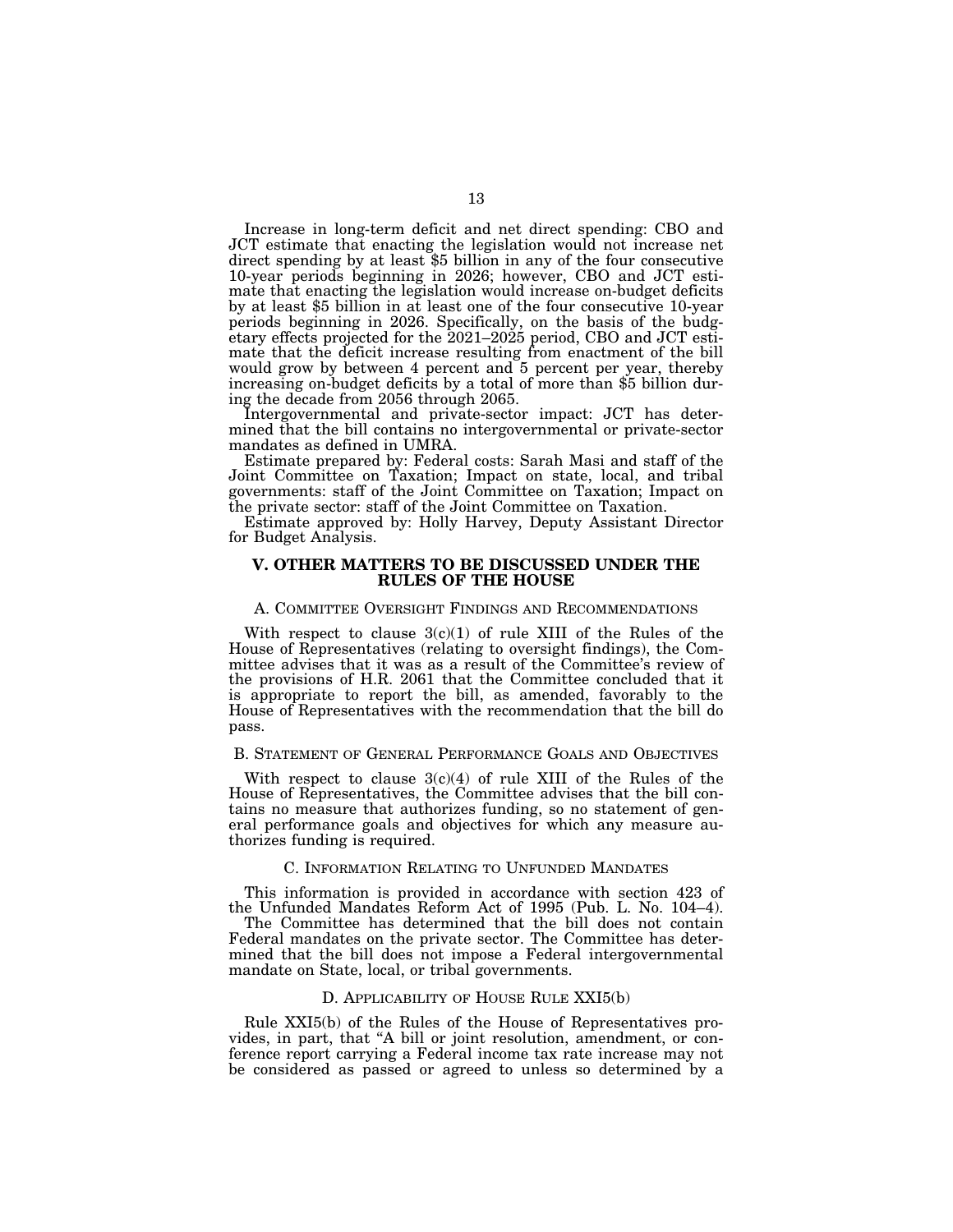vote of not less than three-fifths of the Members voting, a quorum being present.'' The Committee has carefully reviewed the bill, and states that the bill does not involve any Federal income tax rate increases within the meaning of the rule.

### E. TAX COMPLEXITY ANALYSIS

The following statement is made pursuant to clause  $3(h)(1)$  of rule XIII of the Rules of the House of Representatives. Section 4022(b) of the Internal Revenue Service Restructuring and Reform Act of 1998 (''IRS Reform Act'') requires the staff of the Joint Committee on Taxation (in consultation with the Internal Revenue Service and the Treasury Department) to provide a tax complexity analysis. The complexity analysis is required for all legislation reported by the Senate Committee on Finance, the House Committee on Ways and Means, or any committee of conference if the legislation includes a provision that directly or indirectly amends the Internal Revenue Code and has widespread applicability to individuals or small businesses.

Pursuant to clause 3(h)(1) of rule XIII of the Rules of the House of Representatives, the staff of the Joint Committee on Taxation has determined that a complexity analysis is not required under section 4022(b) of the IRS Reform Act because the bill contains no provisions that amend the Internal Revenue Code and that have 'widespread applicability" to individuals or small businesses, within the meaning of the rule.

## F. CONGRESSIONAL EARMARKS, LIMITED TAX BENEFITS, AND LIMITED TARIFF BENEFITS

With respect to clause 9 of rule XXI of the Rules of the House of Representatives, the Committee has carefully reviewed the provisions of the bill, and states that the provisions of the bill do not contain any congressional earmarks, limited tax benefits, or limited tariff benefits within the meaning of the rule.

### G. DUPLICATION OF FEDERAL PROGRAMS

In compliance with Sec.  $3(g)(2)$  of H. Res. 5 (114th Congress), the Committee states that no provision of the bill establishes or reauthorizes: (1) a program of the Federal Government known to be duplicative of another Federal program, (2) a program included in any report from the Government Accountability Office to Congress pursuant to section 21 of Public Law 111–139, or (3) a program related to a program identified in the most recent Catalog of Federal Domestic Assistance, published pursuant to the Federal Program Information Act (Public Law 95–220, as amended by Public Law 98– 169).

#### H. DISCLOSURE OF DIRECTED RULE MAKINGS

In compliance with Sec. 3(i) of H. Res. 5 (114th Congress), the following statement is made concerning directed rule makings: The Committee estimates that the bill requires no directed rule makings within the meaning of such section.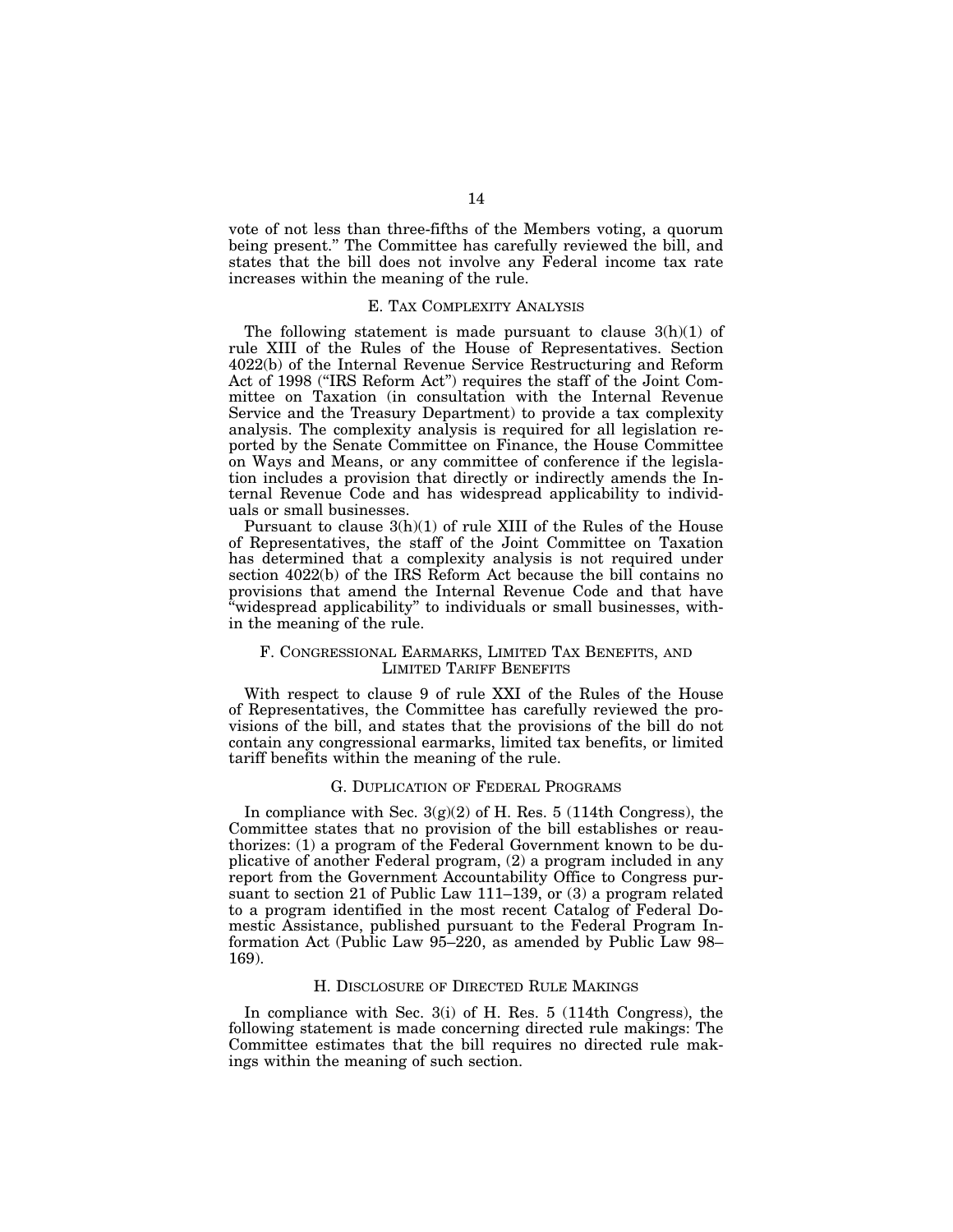## **VI. CHANGES IN EXISTING LAW MADE BY THE BILL,**

### **AS REPORTED**

## A. TEXT OF EXISTING LAW AMENDED OR REPEALED BY THE BILL, AS REPORTED

In compliance with clause  $3(e)(1)(A)$  of rule XIII of the Rules of the House of Representatives, the text of each section proposed to be amended or repealed by the bill, as reported, is shown below:

## CHANGES IN EXISTING LAW MADE BY THE BILL, AS REPORTED

In compliance with clause  $3(e)(1)(B)$  of rule XIII of the Rules of the House of Representatives, changes in existing law proposed by the bill, as reported, are shown as follows (existing law proposed to be omitted is enclosed in black brackets, new matter is printed in italic, and existing law in which no change is proposed is shown in roman):

## **SECTION 5000A OF THE INTERNAL REVENUE CODE OF 1986**

### **SEC. 5000A. REQUIREMENT TO MAINTAIN MINIMUM ESSENTIAL COV-ERAGE.**

(a) REQUIREMENT TO MAINTAIN MINIMUM ESSENTIAL COV-ERAGE.—An applicable individual shall for each month beginning after 2013 ensure that the individual, and any dependent of the individual who is an applicable individual, is covered under minimum essential coverage for such month.

(b) SHARED RESPONSIBILITY PAYMENT.—

(1) IN GENERAL.—If a taxpayer who is an applicable individual, or an applicable individual for whom the taxpayer is liable under paragraph (3), fails to meet the requirement of subsection (a) for  $\overline{1}$  or more months, then, except as provided in subsection (e), there is hereby imposed on the taxpayer a penalty with respect to such failures in the amount determined under subsection (c).

(2) INCLUSION WITH RETURN.—Any penalty imposed by this section with respect to any month shall be included with a taxpayer's return under chapter 1 for the taxable year which includes such month.

(3) PAYMENT OF PENALTY.—If an individual with respect to whom a penalty is imposed by this section for any month—

(A) is a dependent (as defined in section 152) of another taxpayer for the other taxpayer's taxable year including such month, such other taxpayer shall be liable for such penalty, or

(B) files a joint return for the taxable year including such month, such individual and the spouse of such individual shall be jointly liable for such penalty.

(c) AMOUNT OF PENALTY.—

(1) IN GENERAL.—The amount of the penalty imposed by this section on any taxpayer for any taxable year with respect to failures described in subsection (b)(1) shall be equal to the lesser of—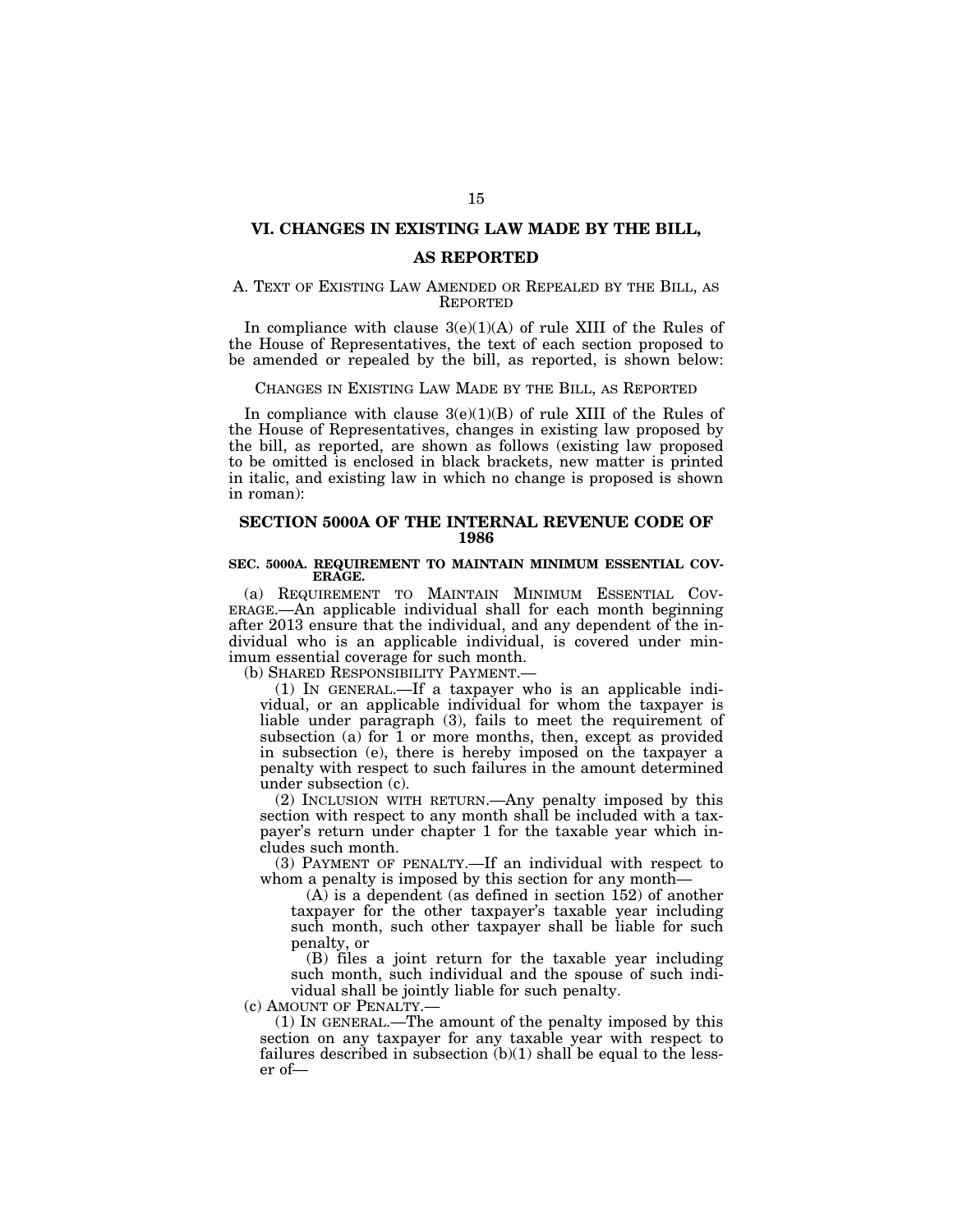(A) the sum of the monthly penalty amounts determined under paragraph (2) for months in the taxable year during which 1 or more such failures occurred, or

(B) an amount equal to the national average premium for qualified health plans which have a bronze level of coverage, provide coverage for the applicable family size involved, and are offered through Exchanges for plan years beginning in the calendar year with or within which the taxable year ends.

(2) MONTHLY PENALTY AMOUNTS.—For purposes of paragraph (1)(A), the monthly penalty amount with respect to any taxpayer for any month during which any failure described in subsection (b)(1) occurred is an amount equal to  $\frac{1}{12}$  of the greater of the following amounts:

(A) FLAT DOLLAR AMOUNT.—An amount equal to the lesser of—

(i) the sum of the applicable dollar amounts for all individuals with respect to whom such failure occurred during such month, or

(ii) 300 percent of the applicable dollar amount (determined without regard to paragraph (3)(C)) for the calendar year with or within which the taxable year ends.

(B) PERCENTAGE OF INCOME.—An amount equal to the following percentage of the excess of the taxpayer's household income for the taxable year over the amount of gross income specified in section  $6012(a)(1)$  with respect to the taxpayer for the taxable year:

(i) 1.0 percent for taxable years beginning in 2014.

(ii) 2.0 percent for taxable years beginning in 2015.

(iii) 2.5 percent for taxable years beginning after 2015.

(3) APPLICABLE DOLLAR AMOUNT.—For purposes of paragraph  $(1)$ —

(A) IN GENERAL.—Except as provided in subparagraphs (B) and (C), the applicable dollar amount is \$695.

(B) PHASE IN.—The applicable dollar amount is \$95 for 2014 and \$325 for 2015.

(C) SPECIAL RULE FOR INDIVIDUALS UNDER AGE 18.—If an applicable individual has not attained the age of 18 as of the beginning of a month, the applicable dollar amount with respect to such individual for the month shall be equal to one-half of the applicable dollar amount for the calendar year in which the month occurs.

(D) INDEXING OF AMOUNT.—In the case of any calendar year beginning after 2016, the applicable dollar amount shall be equal to \$695, increased by an amount equal to—

(i) \$695, multiplied by

(ii) the cost-of-living adjustment determined under section 1(f)(3) for the calendar year, determined by substituting "calendar year 2015" for "calendar year 1992'' in subparagraph (B) thereof.

If the amount of any increase under clause (i) is not a multiple of \$50, such increase shall be rounded to the next lowest multiple of \$50.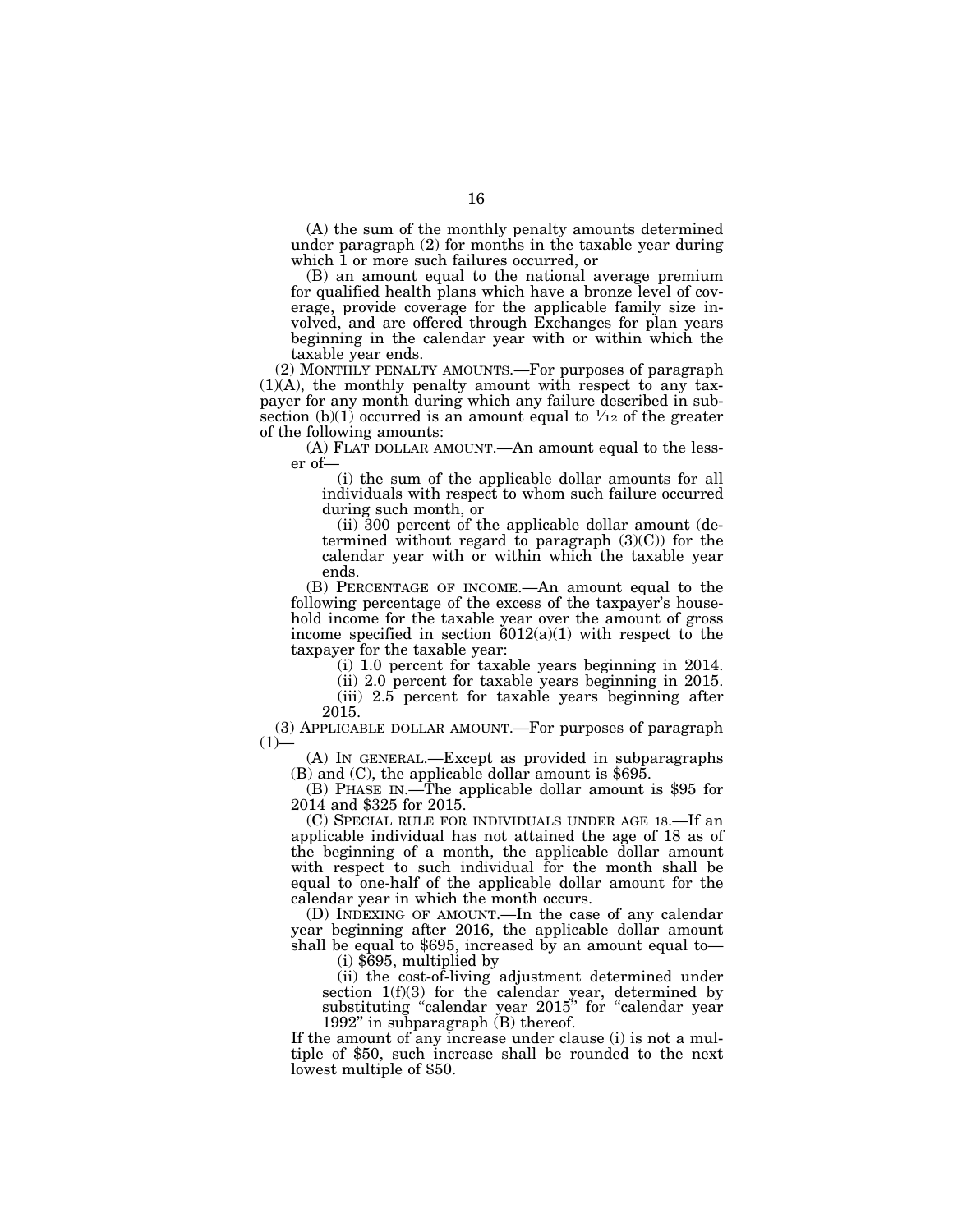(4) TERMS RELATING TO INCOME AND FAMILIES.—For purposes of this section—

(A) FAMILY SIZE.—The family size involved with respect to any taxpayer shall be equal to the number of individuals for whom the taxpayer is allowed a deduction under section 151 (relating to allowance of deduction for personal exemptions) for the taxable year.

(B) HOUSEHOLD INCOME.—The term ''household income'' means, with respect to any taxpayer for any taxable year, an amount equal to the sum of—

(i) the modified adjusted gross income of the taxpayer, plus

(ii) the aggregate modified adjusted gross incomes of all other individuals who—

(I) were taken into account in determining the taxpayer's family size under paragraph (1), and

(II) were required to file a return of tax imposed by section 1 for the taxable year.

(C) MODIFIED ADJUSTED GROSS INCOME.—The term ''modified adjusted gross income'' means adjusted gross income increased by—

(i) any amount excluded from gross income under section 911, and

(ii) any amount of interest received or accrued by the taxpayer during the taxable year which is exempt from tax.

(d) APPLICABLE INDIVIDUAL.—For purposes of this section—

(1) IN GENERAL.—The term ''applicable individual'' means, with respect to any month, an individual other than an individual described in paragraph (2), (3), or (4).

(2) RELIGIOUS EXEMPTIONS.—<br>
[(A) RELIGIOUS CONSCIENCE EXEMPTION.—Such term shall not include any individual for any month if such individual has in effect an exemption under section 1311(d)(4)(H) of the Patient Protection and Affordable Care Act which certifies that such individual is—

 $(i)$  a member of a recognized religious sect or division thereof which is described in section  $1402(g)(1)$ , and

 $(iii)$  an adherent of established tenets or teachings of such sect or division as described in such section. *(A) RELIGIOUS CONSCIENCE EXEMPTIONS.—* 

*(i) IN GENERAL.—Such term shall not include any individual for any month if such individual has in effect an exemption under section 1311(d)(4)(H) of the Patient Protection and Affordable Care Act which certifies that—* 

*(I) such individual is a member of a recognized religious sect or division thereof which is described in section 1402(g)(1), and is adherent of established tenets or teachings of such sect or division as described in such section, or* 

*(II) such individual is a member of a religious sect or division thereof which is not described in section 1402(g)(1), who relies solely on a religious*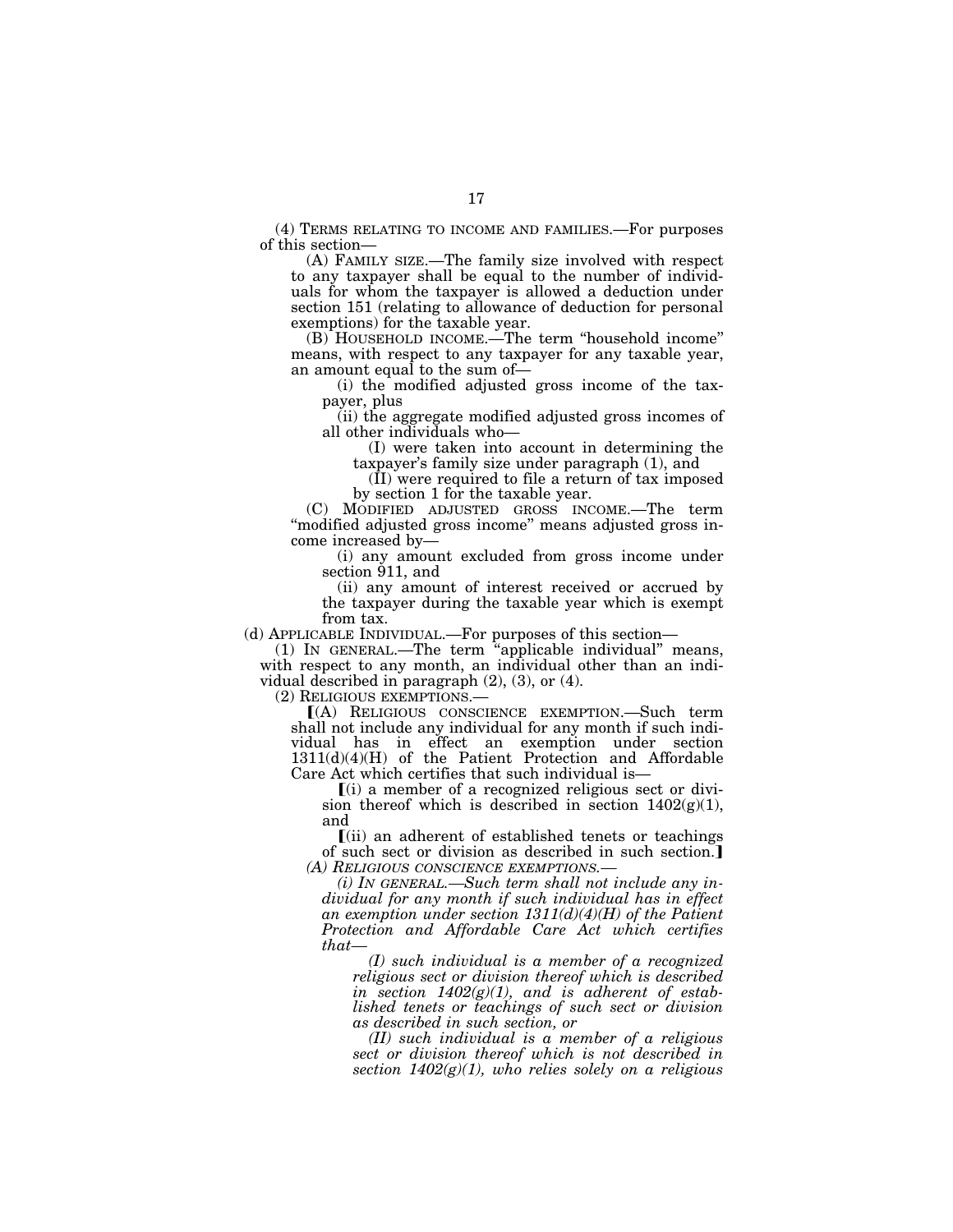*method of healing, and for whom the acceptance of medical health services would be inconsistent with the religious beliefs of the individual.* 

*(ii) SPECIAL RULES.— (I) MEDICAL HEALTH SERVICES DEFINED.—For purposes of this subparagraph, the term ''medical health services'' does not include routine dental, vision, and hearing services, midwifery services, vaccinations, necessary medical services provided to children, services required by law or by a third party, and such other services as the Secretary of Health and Human Services may provide in implementing section 1311(d)(4)(H) of the Patient Protection and Affordable Care Act.* 

*(II) ATTESTATION REQUIRED.—Clause (i)(II) shall apply to an individual for months in a taxable year only if the information provided by the individual under section 1411(b)(5)(A) of such Act includes an attestation that the individual has not received medical health services during the pre-*

*ceding taxable year.* 

(i) IN GENERAL.—Such term shall not include any individual for any month if such individual is a member of a health care sharing ministry for the month.

(ii) HEALTH CARE SHARING MINISTRY.—The term ''health care sharing ministry'' means an organization—

(I) which is described in section  $501(c)(3)$  and is exempt from taxation under section 501(a),

(II) members of which share a common set of ethical or religious beliefs and share medical expenses among members in accordance with those beliefs and without regard to the State in which a member resides or is employed,

(III) members of which retain membership even after they develop a medical condition,

(IV) which (or a predecessor of which) has been in existence at all times since December 31, 1999, and medical expenses of its members have been shared continuously and without interruption since at least December 31, 1999, and

(V) which conducts an annual audit which is performed by an independent certified public accounting firm in accordance with generally accepted accounting principles and which is made available to the public upon request.

(3) INDIVIDUALS NOT LAWFULLY PRESENT.—Such term shall not include an individual for any month if for the month the individual is not a citizen or national of the United States or an alien lawfully present in the United States.

(4) INCARCERATED INDIVIDUALS.—Such term shall not include an individual for any month if for the month the individual is incarcerated, other than incarceration pending the disposition of charges.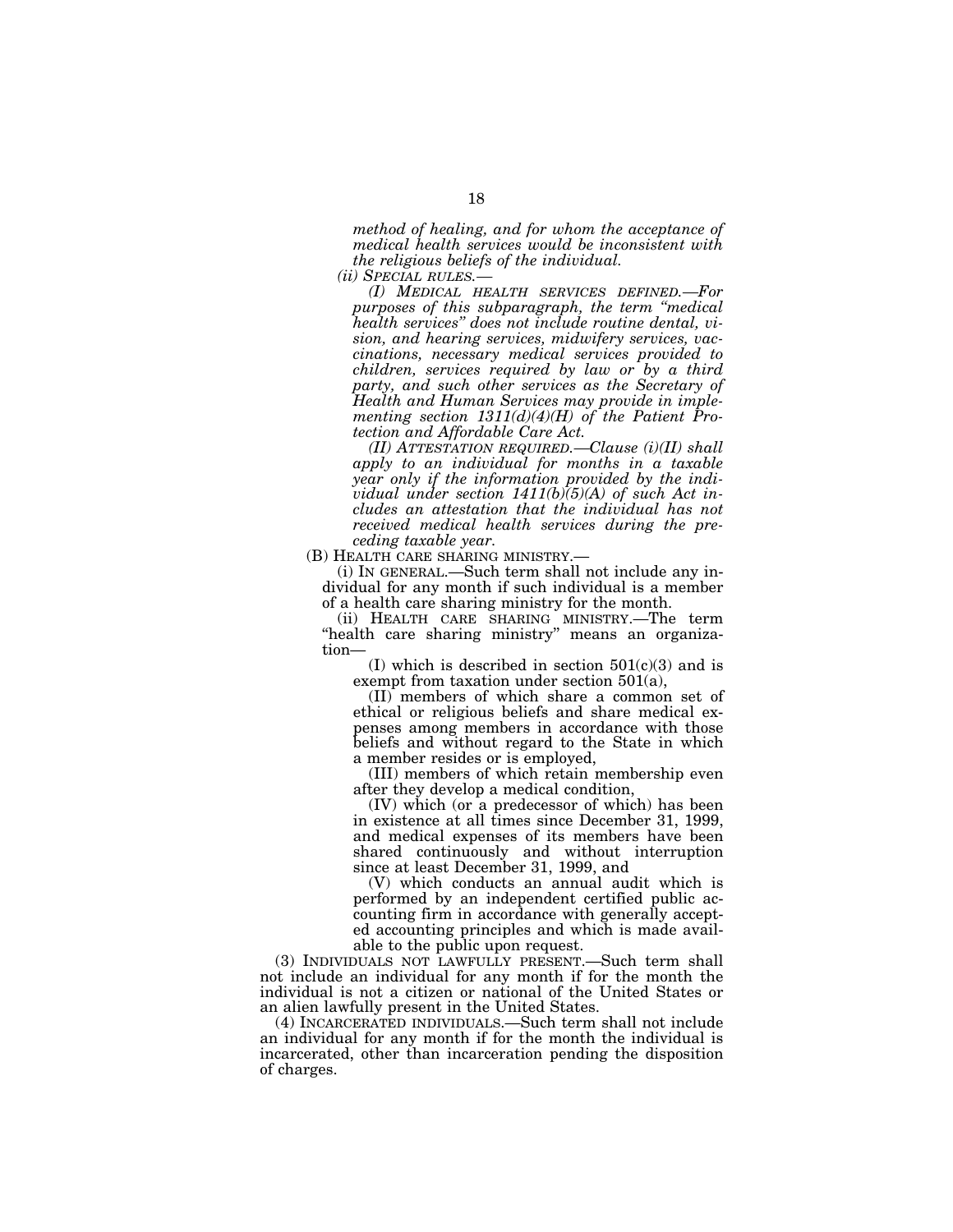(e) EXEMPTIONS.—No penalty shall be imposed under subsection (a) with respect to—

(1) INDIVIDUALS WHO CANNOT AFFORD COVERAGE.—

(A) IN GENERAL.—Any applicable individual for any month if the applicable individual's required contribution (determined on an annual basis) for coverage for the month exceeds 8 percent of such individual's household income for the taxable year described in section  $1412(b)(1)(B)$ of the Patient Protection and Affordable Care Act. For purposes of applying this subparagraph, the taxpayer's household income shall be increased by any exclusion from gross income for any portion of the required contribution made through a salary reduction arrangement.

(B) REQUIRED CONTRIBUTION.—For purposes of this paragraph, the term "required contribution" means-

(i) in the case of an individual eligible to purchase minimum essential coverage consisting of coverage through an eligible-employer-sponsored plan, the portion of the annual premium which would be paid by the individual (without regard to whether paid through salary reduction or otherwise) for self-only coverage, or

(ii) in the case of an individual eligible only to purchase minimum essential coverage described in subsection  $(f)(1)(C)$ , the annual premium for the lowest cost bronze plan available in the individual market through the Exchange in the State in the rating area in which the individual resides (without regard to whether the individual purchased a qualified health plan through the Exchange), reduced by the amount of the credit allowable under section 36B for the taxable year (determined as if the individual was covered by a qualified health plan offered through the Exchange for the entire taxable year).

(C) SPECIAL RULES FOR INDIVIDUALS RELATED TO EM-PLOYEES.—For purposes of subparagraph  $(B)(i)$ , if an applicable individual is eligible for minimum essential coverage through an employer by reason of a relationship to an employee, the determination under subparagraph (A) shall be made by reference to required contribution of the employee.

(D) INDEXING.—In the case of plan years beginning in any calendar year after 2014, subparagraph (A) shall be applied by substituting for "8 percent" the percentage the Secretary of Health and Human Services determines reflects the excess of the rate of premium growth between the preceding calendar year and 2013 over the rate of income growth for such period.

(2) TAXPAYERS WITH INCOME BELOW FILING THRESHOLD.—Any applicable individual for any month during a calendar year if the individual's household income for the taxable year described in section  $1412(b)(1)(B)$  of the Patient Protection and Affordable Care Act is the amount of gross income specified in section  $6012(a)(1)$  with respect to the taxpayer.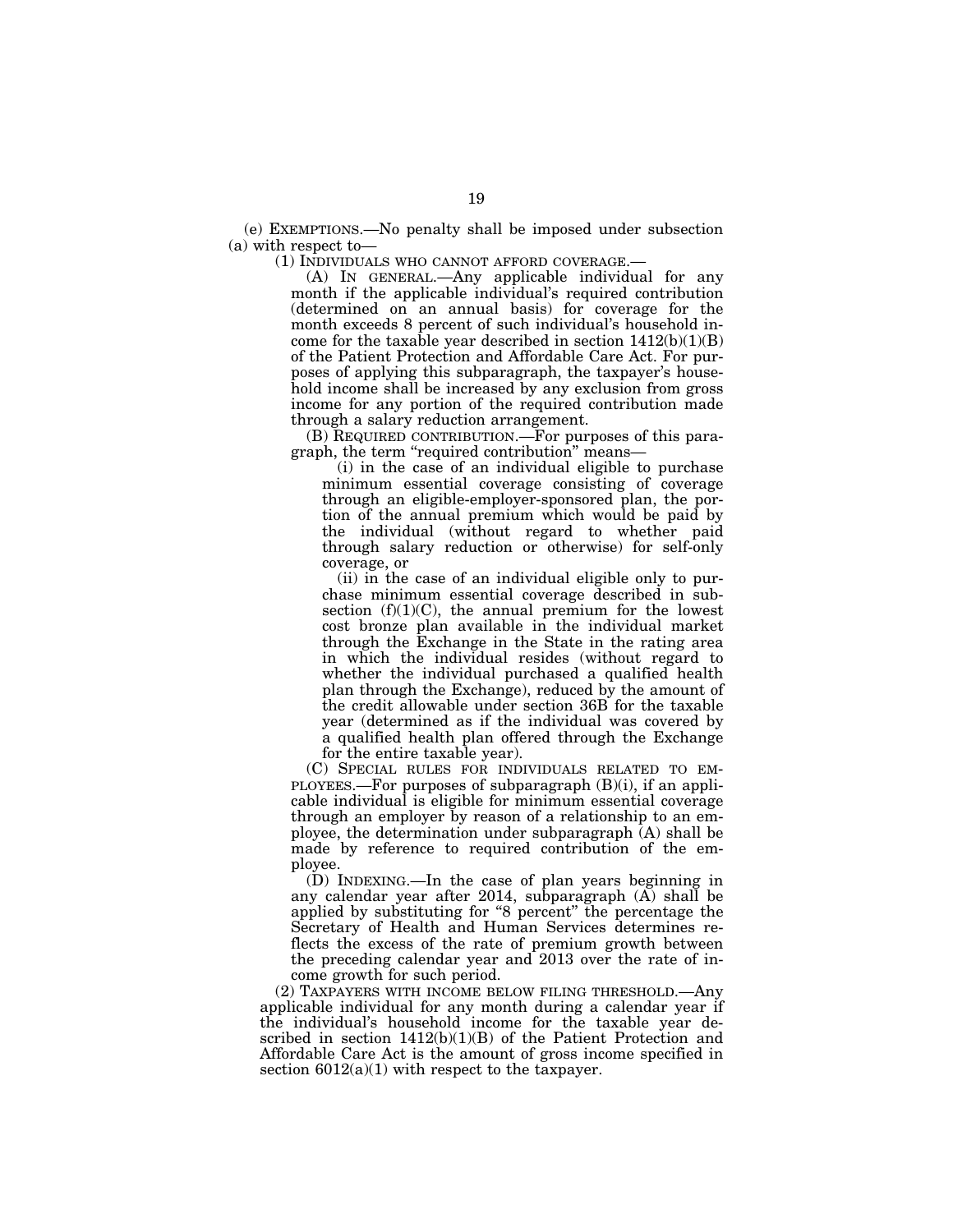(3) MEMBERS OF INDIAN TRIBES.—Any applicable individual for any month during which the individual is a member of an Indian tribe (as defined in section  $45A(c)(6)$ ).<br>(4) MONTHS DURING SHORT COVERAGE GAPS.

 $(A)$  In GENERAL.—Any month the last day of which occurred during a period in which the applicable individual was not covered by minimum essential coverage for a continuous period of less than 3 months.

(B) SPECIAL RULES.—For purposes of applying this paragraph—

(i) the length of a continuous period shall be determined without regard to the calendar years in which months in such period occur,

(ii) if a continuous period is greater than the period allowed under subparagraph  $(A)$ , no exception shall be provided under this paragraph for any month in the period, and

(iii) if there is more than 1 continuous period described in subparagraph (A) covering months in a calendar year, the exception provided by this paragraph

shall only apply to months in the first of such periods. The Secretary shall prescribe rules for the collection of the penalty imposed by this section in cases where continuous periods include months in more than 1 taxable year.

(5) HARDSHIPS.—Any applicable individual who for any month is determined by the Secretary of Health and Human Services under section  $1311(d)(4)(H)$  to have suffered a hardship with respect to the capability to obtain coverage under a qualified health plan.

(f) MINIMUM ESSENTIAL COVERAGE.—For purposes of this section—

(1) IN GENERAL.—The term ''minimum essential coverage'' means any of the following:

(A) GOVERNMENT SPONSORED PROGRAMS.—Coverage under—

(i) the Medicare program under part A of title XVIII of the Social Security Act,

(ii) the Medicaid program under title XIX of the Social Security Act,

(iii) the CHIP program under title XXI of the Social Security Act,

(iv) medical coverage under chapter 55 of title 10, United States Code, including coverage under the TRICARE program;

(v) a health care program under chapter 17 or 18 of title 38, United States Code, as determined by the Secretary of Veterans Affairs, in coordination with the Secretary of Health and Human Services and the Secretary,

(vi) a health plan under section 2504(e) of title 22, United States Code (relating to Peace Corps volunteers); or

(vii) the Nonappropriated Fund Health Benefits Program of the Department of Defense, established under section 349 of the National Defense Authorization Act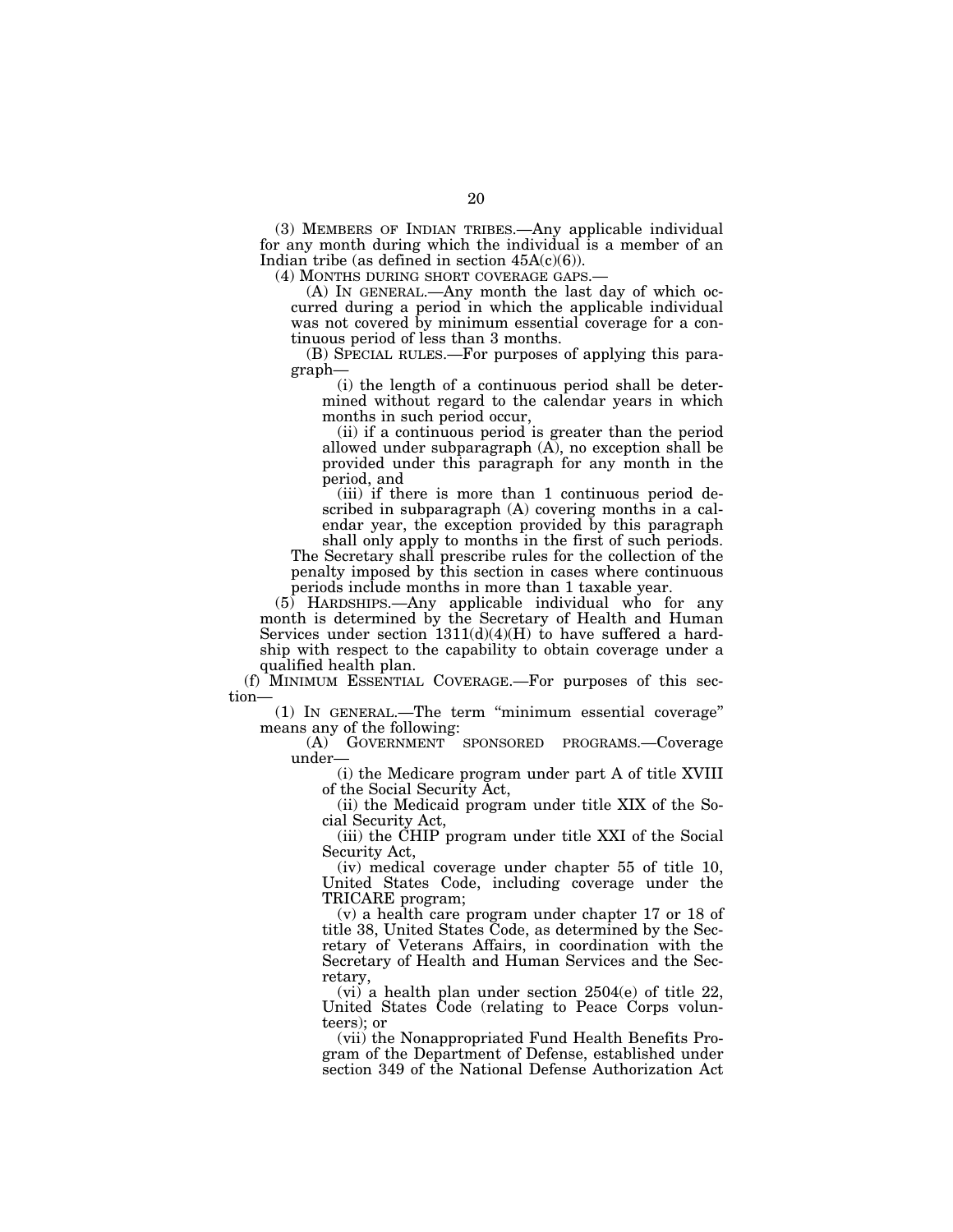for Fiscal Year 1995 (Public Law 103-337; 10 U.S.C. 1587 note).

(B) EMPLOYER-SPONSORED PLAN.—Coverage under an eligible employer-sponsored plan.

(C) PLANS IN THE INDIVIDUAL MARKET.—Coverage under a health plan offered in the individual market within a State.

(D) GRANDFATHERED HEALTH PLAN.—Coverage under a grandfathered health plan.

(E) OTHER COVERAGE.—Such other health benefits coverage, such as a State health benefits risk pool, as the Secretary of Health and Human Services, in coordination with the Secretary, recognizes for purposes of this subsection.

(2) ELIGIBLE EMPLOYER-SPONSORED PLAN.—The term ''eligible employer-sponsored plan'' means, with respect to any employee, a group health plan or group health insurance coverage offered by an employer to the employee which is—

(A) a governmental plan (within the meaning of section  $2791(d)(8)$  of the Public Health Service Act), or

(B) any other plan or coverage offered in the small or large group market within a State.

Such term shall include a grandfathered health plan described in paragraph (1)(D) offered in a group market.

(3) EXCEPTED BENEFITS NOT TREATED AS MINIMUM ESSENTIAL COVERAGE.—The term ''minimum essential coverage'' shall not include health insurance coverage which consists of coverage of excepted benefits—

(A) described in paragraph (1) of subsection (c) of section 2791 of the Public Health Service Act; or

(B) described in paragraph (2), (3), or (4) of such subsection if the benefits are provided under a separate policy, certificate, or contract of insurance.

(4) INDIVIDUALS RESIDING OUTSIDE UNITED STATES OR RESI-DENTS OF TERRITORIES.—Any applicable individual shall be treated as having minimum essential coverage for any month—

(A) if such month occurs during any period described in subparagraph  $(A)$  or  $(B)$  of section  $911(d)(1)$  which is applicable to the individual, or

(B) if such individual is a bona fide resident of any possession of the United States (as determined under section 937(a)) for such month.

(5) INSURANCE-RELATED TERMS.—Any term used in this section which is also used in title I of the Patient Protection and Affordable Care Act shall have the same meaning as when used in such title.

(g) ADMINISTRATION AND PROCEDURE.—

(1) IN GENERAL.—The penalty provided by this section shall be paid upon notice and demand by the Secretary, and except as provided in paragraph (2), shall be assessed and collected in the same manner as an assessable penalty under subchapter B of chapter 68.

(2) SPECIAL RULES.—Notwithstanding any other provision of law—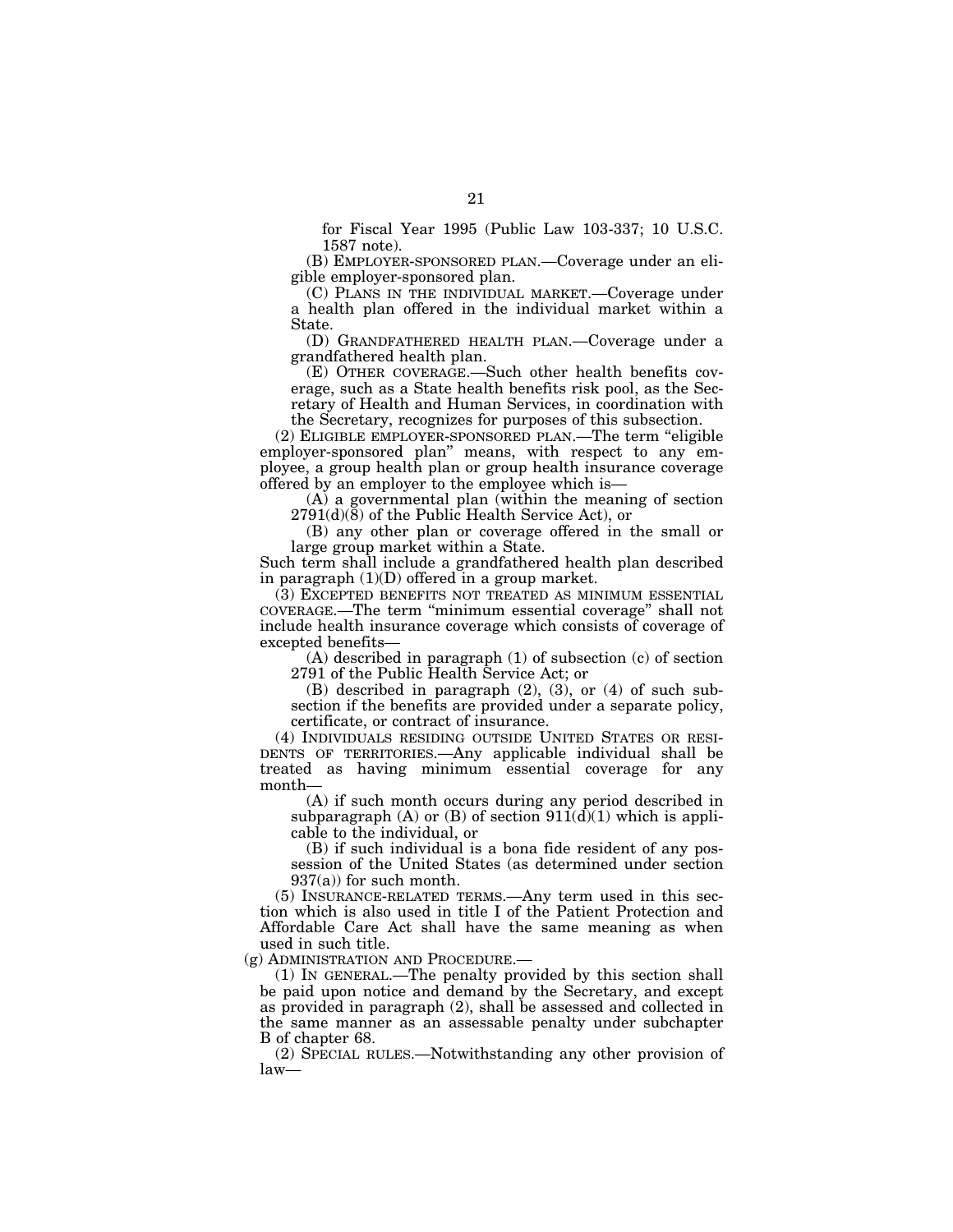(A) WAIVER OF CRIMINAL PENALTIES.—In the case of any failure by a taxpayer to timely pay any penalty imposed by this section, such taxpayer shall not be subject to any criminal prosecution or penalty with respect to such failure.

(B) LIMITATIONS ON LIENS AND LEVIES.—The Secretary shall not—

(i) file notice of lien with respect to any property of a taxpayer by reason of any failure to pay the penalty imposed by this section, or

(ii) levy on any such property with respect to such failure.

### B. CHANGES IN EXISTING LAW PROPOSED BY THE BILL, AS REPORTED

In compliance with clause 3(e)(1)(B) of rule XIII of the Rules of the House of Representatives, changes in existing law proposed by the bill, as reported, are shown as follows (existing law proposed to be omitted is enclosed in black brackets, new matter is printed in italic, existing law in which no change is proposed is shown in roman):

### TEXT OF EXISTING LAW AMENDED OR REPEALED BY THE BILL, AS REPORTED

In compliance with clause  $3(e)(1)(A)$  of rule XIII of the Rules of the House of Representatives, the text of each section proposed to be amended or repealed by the bill, as reported, is shown below:

## **SECTION 5000A OF THE INTERNAL REVENUE CODE OF 1986**

#### **SEC. 5000A. REQUIREMENT TO MAINTAIN MINIMUM ESSENTIAL COV-ERAGE.**

(a) REQUIREMENT TO MAINTAIN MINIMUM ESSENTIAL COV- ERAGE.—An applicable individual shall for each month beginning after 2013 ensure that the individual, and any dependent of the individual who is an applicable individual, is covered under minimum essential coverage for such month.

(b) SHARED RESPONSIBILITY PAYMENT.—

(1) IN GENERAL.—If a taxpayer who is an applicable individual, or an applicable individual for whom the taxpayer is liable under paragraph (3), fails to meet the requirement of subsection  $(a)$  for 1 or more months, then, except as provided in subsection (e), there is hereby imposed on the taxpayer a penalty with respect to such failures in the amount determined under subsection (c).

(2) INCLUSION WITH RETURN.—Any penalty imposed by this section with respect to any month shall be included with a taxpayer's return under chapter 1 for the taxable year which includes such month.

(3) PAYMENT OF PENALTY.—If an individual with respect to whom a penalty is imposed by this section for any month-

(A) is a dependent (as defined in section 152) of another taxpayer for the other taxpayer's taxable year including such month, such other taxpayer shall be liable for such penalty, or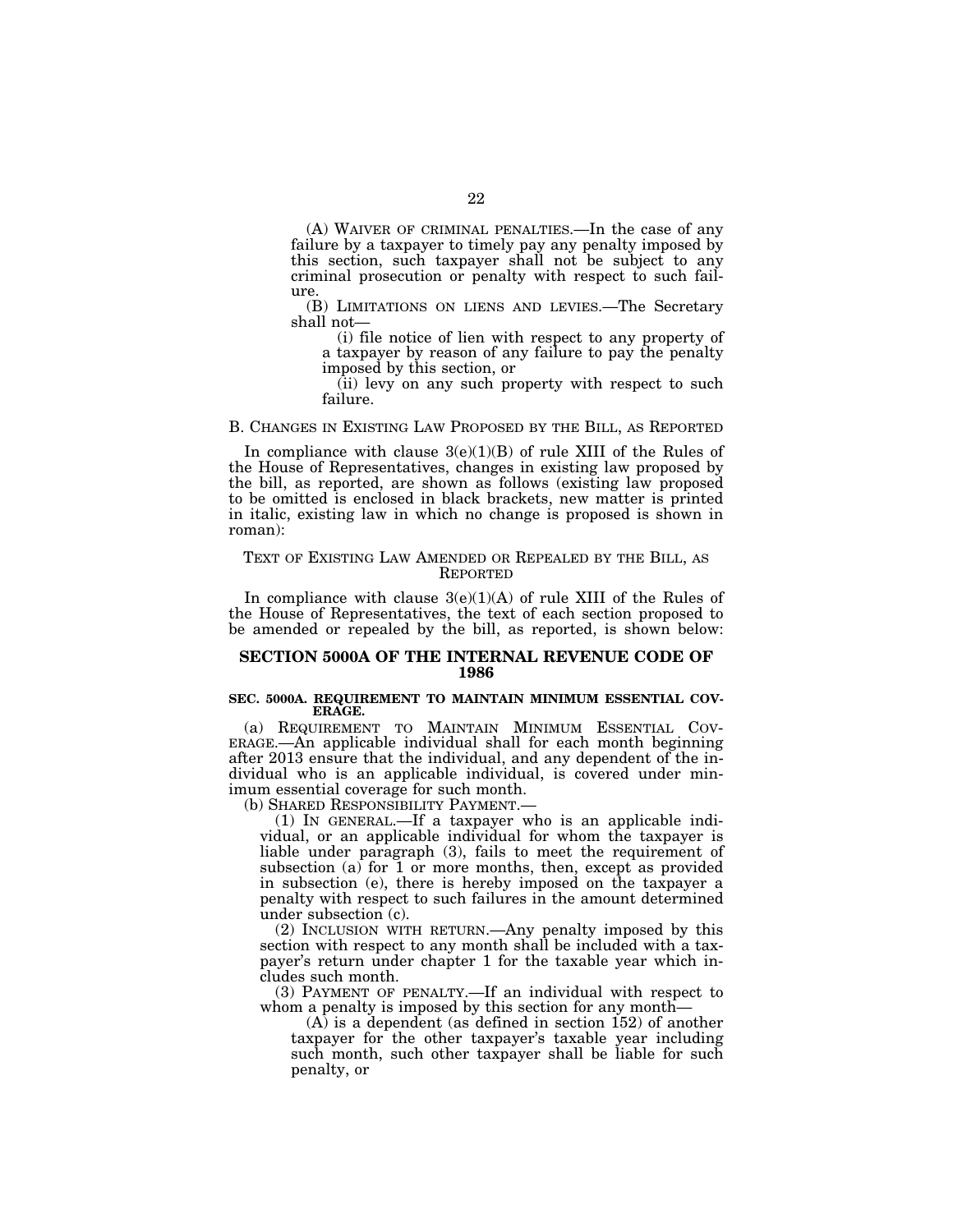(B) files a joint return for the taxable year including such month, such individual and the spouse of such individual shall be jointly liable for such penalty.<br>(c) AMOUNT OF PENALTY.—

(1) IN GENERAL.—The amount of the penalty imposed by this section on any taxpayer for any taxable year with respect to failures described in subsection  $(b)(1)$  shall be equal to the lesser of—

(A) the sum of the monthly penalty amounts determined under paragraph (2) for months in the taxable year during which 1 or more such failures occurred, or

(B) an amount equal to the national average premium for qualified health plans which have a bronze level of coverage, provide coverage for the applicable family size involved, and are offered through Exchanges for plan years beginning in the calendar year with or within which the taxable year ends.

(2) MONTHLY PENALTY AMOUNTS.—For purposes of paragraph (1)(A), the monthly penalty amount with respect to any taxpayer for any month during which any failure described in subsection (b)(1) occurred is an amount equal to  $\frac{1}{12}$  of the greater of the following amounts:

(A) FLAT DOLLAR AMOUNT.—An amount equal to the lesser of—

(i) the sum of the applicable dollar amounts for all individuals with respect to whom such failure occurred during such month, or

(ii) 300 percent of the applicable dollar amount (determined without regard to paragraph  $(3)(C)$  for the calendar year with or within which the taxable year ends.

(B) PERCENTAGE OF INCOME.—An amount equal to the following percentage of the excess of the taxpayer's household income for the taxable year over the amount of gross income specified in section  $6012(a)(1)$  with respect to the taxpayer for the taxable year:

(i) 1.0 percent for taxable years beginning in 2014.

(ii) 2.0 percent for taxable years beginning in 2015. (iii) 2.5 percent for taxable years beginning after 2015.

(3) APPLICABLE DOLLAR AMOUNT.—For purposes of paragraph  $(1)$ —

(A) IN GENERAL.—Except as provided in subparagraphs (B) and (C), the applicable dollar amount is \$695.

(B) PHASE IN.—The applicable dollar amount is \$95 for 2014 and \$325 for 2015.

(C) SPECIAL RULE FOR INDIVIDUALS UNDER AGE 18.—If an applicable individual has not attained the age of 18 as of the beginning of a month, the applicable dollar amount with respect to such individual for the month shall be equal to one-half of the applicable dollar amount for the calendar year in which the month occurs.

(D) INDEXING OF AMOUNT.—In the case of any calendar year beginning after 2016, the applicable dollar amount shall be equal to  $$695$ , increased by an amount equal to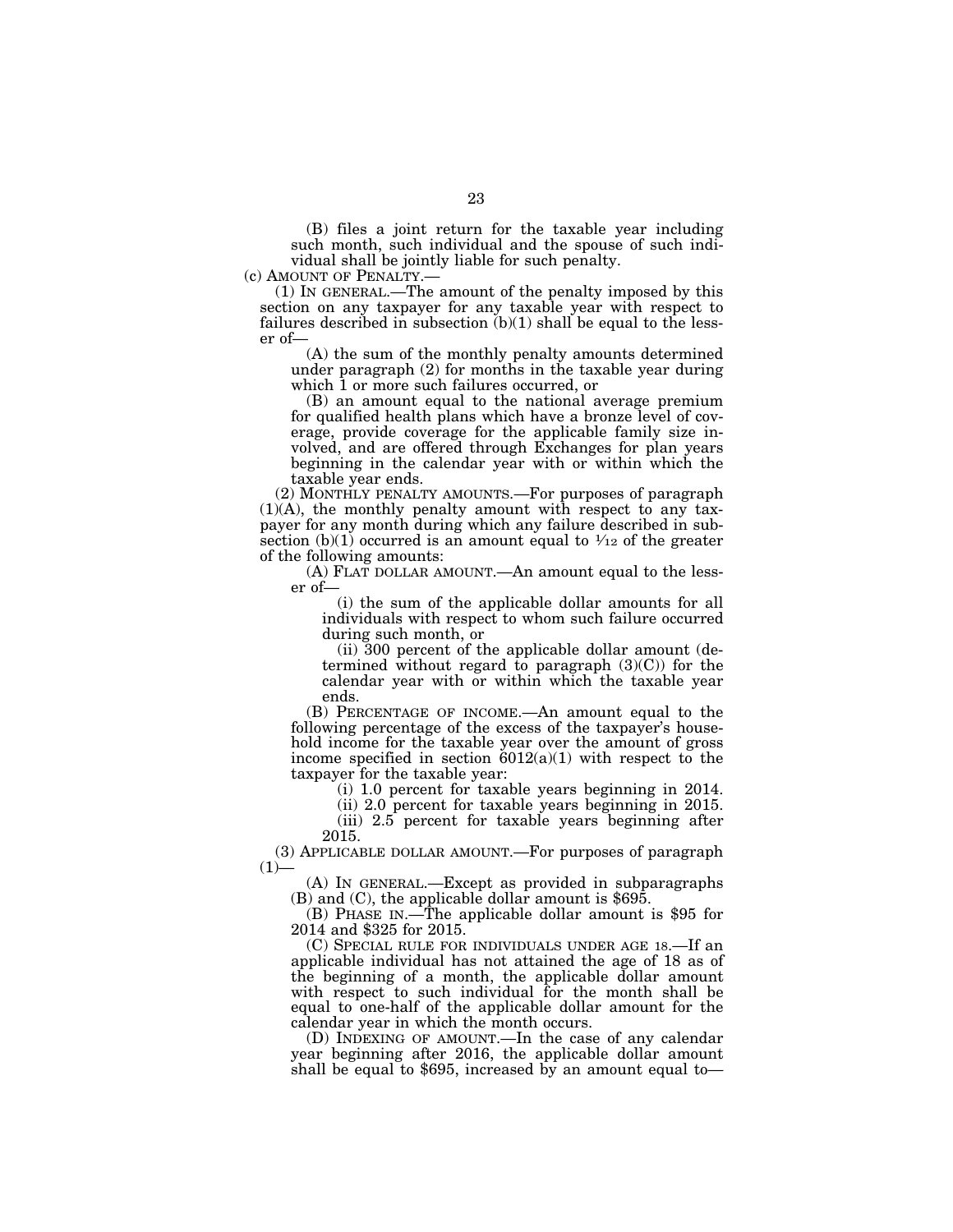(i) \$695, multiplied by

(ii) the cost-of-living adjustment determined under section 1(f)(3) for the calendar year, determined by substituting "calendar year 2015" for "calendar year 1992'' in subparagraph (B) thereof.

If the amount of any increase under clause (i) is not a multiple of \$50, such increase shall be rounded to the next lowest multiple of \$50.

(4) TERMS RELATING TO INCOME AND FAMILIES.—For purposes of this section—

(A) FAMILY SIZE.—The family size involved with respect to any taxpayer shall be equal to the number of individuals for whom the taxpayer is allowed a deduction under section 151 (relating to allowance of deduction for personal exemptions) for the taxable year.

(B) HOUSEHOLD INCOME.—The term ''household income'' means, with respect to any taxpayer for any taxable year, an amount equal to the sum of—

(i) the modified adjusted gross income of the taxpayer, plus

(ii) the aggregate modified adjusted gross incomes of all other individuals who—

(I) were taken into account in determining the taxpayer's family size under paragraph (1), and

(II) were required to file a return of tax imposed by section 1 for the taxable year.

(C) MODIFIED ADJUSTED GROSS INCOME.—The term "modified adjusted gross income" means adjusted gross income increased by—

(i) any amount excluded from gross income under section 911, and

(ii) any amount of interest received or accrued by the taxpayer during the taxable year which is exempt from tax.

(d) APPLICABLE INDIVIDUAL.—For purposes of this section—

(1) IN GENERAL.—The term ''applicable individual'' means, with respect to any month, an individual other than an individual described in paragraph (2), (3), or (4).

(2) RELIGIOUS EXEMPTIONS.—

(A) RELIGIOUS CONSCIENCE EXEMPTION.—Such term shall not include any individual for any month if such individual has in effect an exemption under section  $1311(d)(4)(H)$  of the Patient Protection and Affordable Care Act which certifies that such individual is—

(i) a member of a recognized religious sect or division thereof which is described in section  $1402(g)(1)$ , and

(ii) an adherent of established tenets or teachings of such sect or division as described in such section.

(B) HEALTH CARE SHARING MINISTRY.—

(i) IN GENERAL.—Such term shall not include any individual for any month if such individual is a member of a health care sharing ministry for the month.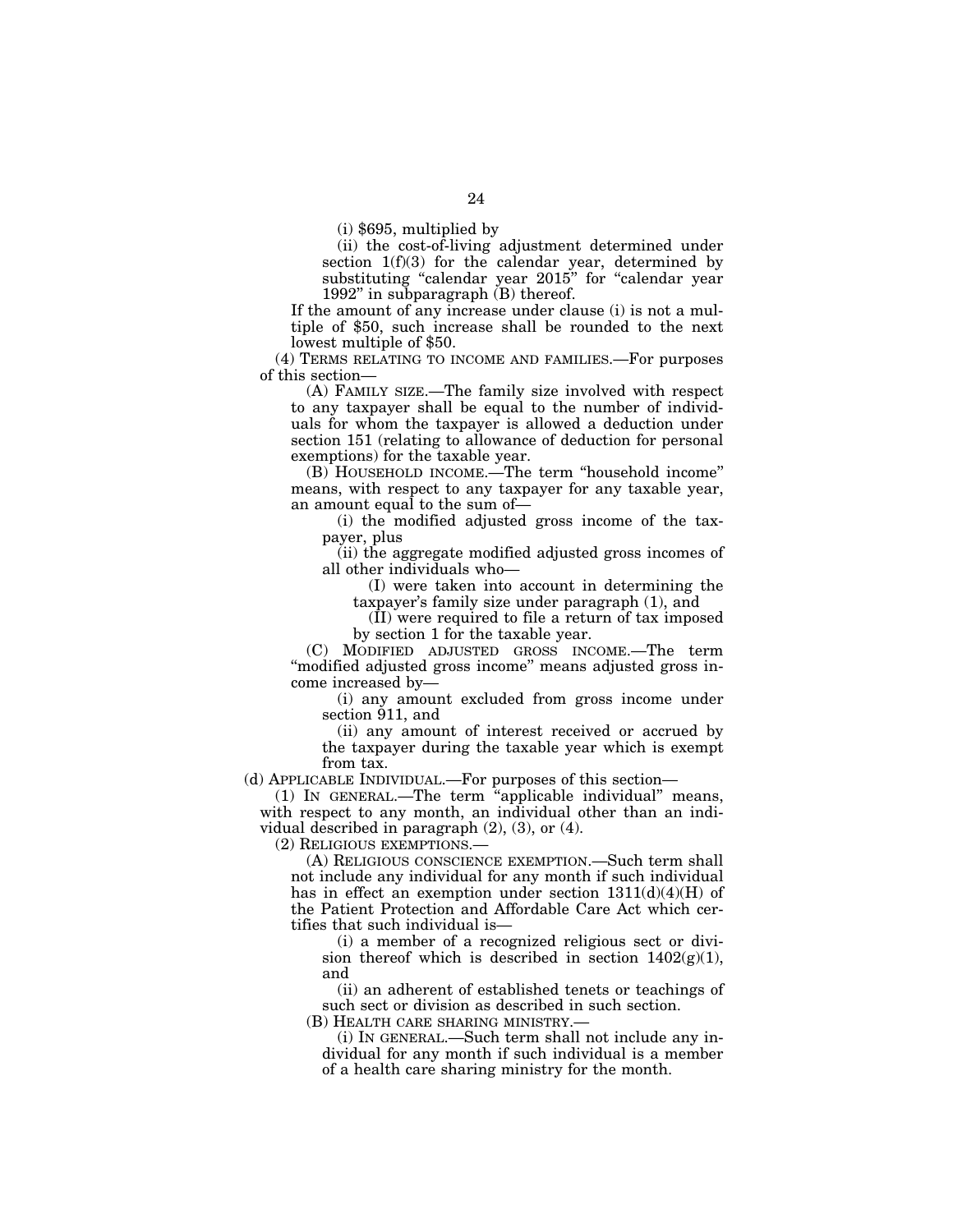(ii) HEALTH CARE SHARING MINISTRY.—The term "health care sharing ministry" means an organization—

(I) which is described in section  $501(c)(3)$  and is exempt from taxation under section 501(a),

(II) members of which share a common set of ethical or religious beliefs and share medical expenses among members in accordance with those beliefs and without regard to the State in which a member resides or is employed,

(III) members of which retain membership even after they develop a medical condition,

(IV) which (or a predecessor of which) has been in existence at all times since December 31, 1999, and medical expenses of its members have been shared continuously and without interruption since at least December 31, 1999, and

(V) which conducts an annual audit which is performed by an independent certified public accounting firm in accordance with generally accepted accounting principles and which is made available to the public upon request.

(3) INDIVIDUALS NOT LAWFULLY PRESENT.—Such term shall not include an individual for any month if for the month the individual is not a citizen or national of the United States or an alien lawfully present in the United States.

(4) INCARCERATED INDIVIDUALS.—Such term shall not include an individual for any month if for the month the individual is incarcerated, other than incarceration pending the disposition of charges.

(e) EXEMPTIONS.—No penalty shall be imposed under subsection (a) with respect to—<br>(1) INDIVIDUALS WHO CANNOT AFFORD COVERAGE.—

 $(A)$  IN GENERAL.—Any applicable individual for any month if the applicable individual's required contribution (determined on an annual basis) for coverage for the month exceeds 8 percent of such individual's household income for the taxable year described in section  $1412(b)(1)(B)$ of the Patient Protection and Affordable Care Act. For purposes of applying this subparagraph, the taxpayer's household income shall be increased by any exclusion from gross income for any portion of the required contribution made through a salary reduction arrangement.

(B) REQUIRED CONTRIBUTION.—For purposes of this paragraph, the term ''required contribution'' means—

(i) in the case of an individual eligible to purchase minimum essential coverage consisting of coverage through an eligible-employer-sponsored plan, the portion of the annual premium which would be paid by the individual (without regard to whether paid through salary reduction or otherwise) for self-only coverage, or

(ii) in the case of an individual eligible only to purchase minimum essential coverage described in subsection  $(f)(1)(C)$ , the annual premium for the lowest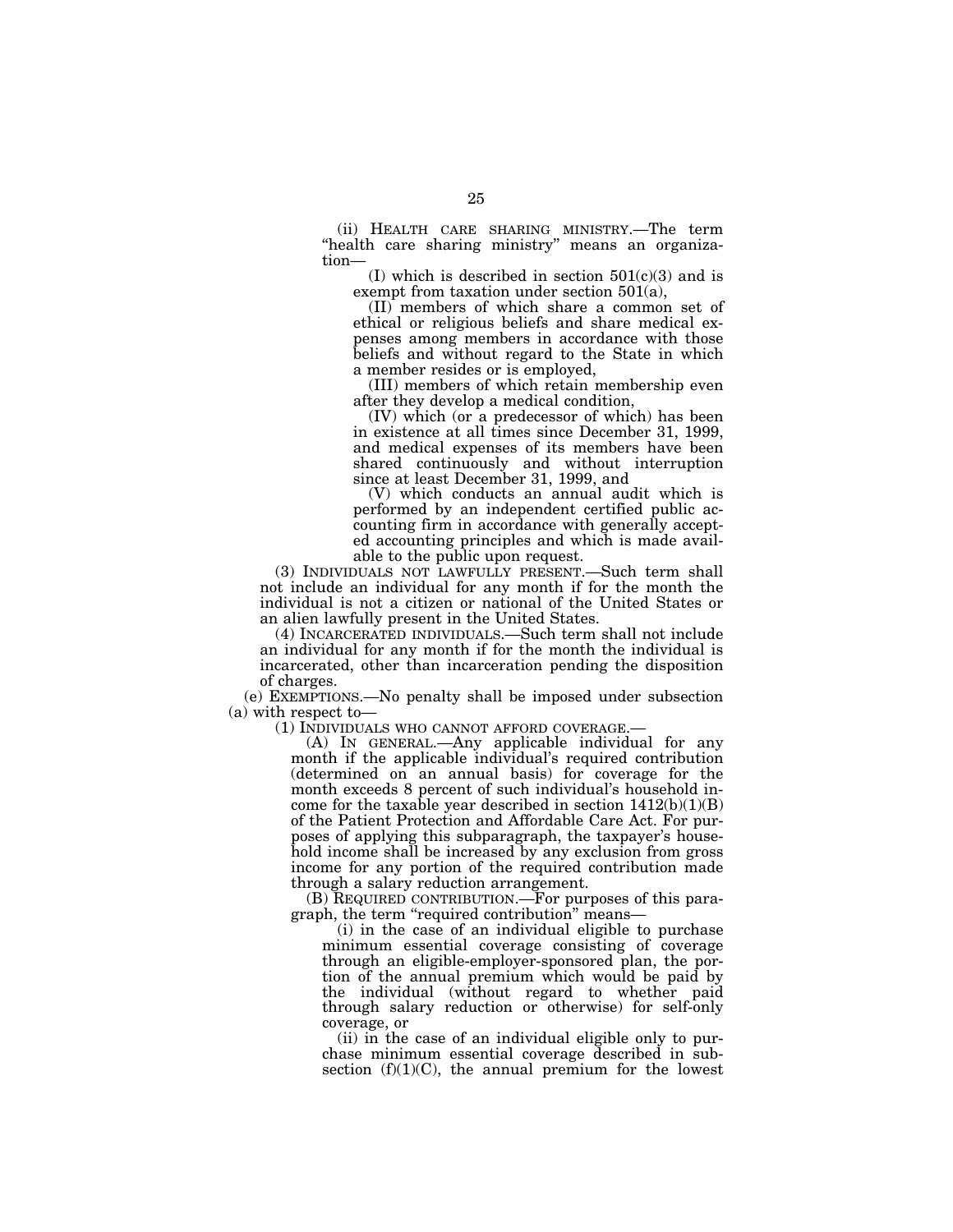cost bronze plan available in the individual market through the Exchange in the State in the rating area in which the individual resides (without regard to whether the individual purchased a qualified health plan through the Exchange), reduced by the amount of the credit allowable under section 36B for the taxable year (determined as if the individual was covered by a qualified health plan offered through the Exchange

for the entire taxable year).<br>(C) SPECIAL RULES FOR INDIVIDUALS RELATED TO EM-(C) SPECIAL RULES FOR INDIVIDUALS RELATED TO EM- PLOYEES.—For purposes of subparagraph (B)(i), if an applicable individual is eligible for minimum essential coverage through an employer by reason of a relationship to an employee, the determination under subparagraph (A) shall be made by reference to required contribution of the employee.

(D) INDEXING.—In the case of plan years beginning in any calendar year after 2014, subparagraph (A) shall be applied by substituting for "8 percent" the percentage the Secretary of Health and Human Services determines reflects the excess of the rate of premium growth between the preceding calendar year and 2013 over the rate of income growth for such period.

(2) TAXPAYERS WITH INCOME BELOW FILING THRESHOLD.—Any applicable individual for any month during a calendar year if the individual's household income for the taxable year described in section 1412(b)(1)(B) of the Patient Protection and Affordable Care Act is the amount of gross income specified in section  $6012(a)(1)$  with respect to the taxpayer.

(3) MEMBERS OF INDIAN TRIBES.—Any applicable individual for any month during which the individual is a member of an Indian tribe (as defined in section  $45A(c)(6)$ ).<br>(4) MONTHS DURING SHORT COVERAGE GAPS.

 $(A)$  In GENERAL.—Any month the last day of which occurred during a period in which the applicable individual was not covered by minimum essential coverage for a continuous period of less than 3 months.

(B) SPECIAL RULES.—For purposes of applying this paragraph—

(i) the length of a continuous period shall be determined without regard to the calendar years in which months in such period occur,

(ii) if a continuous period is greater than the period allowed under subparagraph  $(A)$ , no exception shall be provided under this paragraph for any month in the period, and

(iii) if there is more than 1 continuous period described in subparagraph (A) covering months in a calendar year, the exception provided by this paragraph shall only apply to months in the first of such periods.

The Secretary shall prescribe rules for the collection of the penalty imposed by this section in cases where continuous periods include months in more than 1 taxable year.

(5) HARDSHIPS.—Any applicable individual who for any month is determined by the Secretary of Health and Human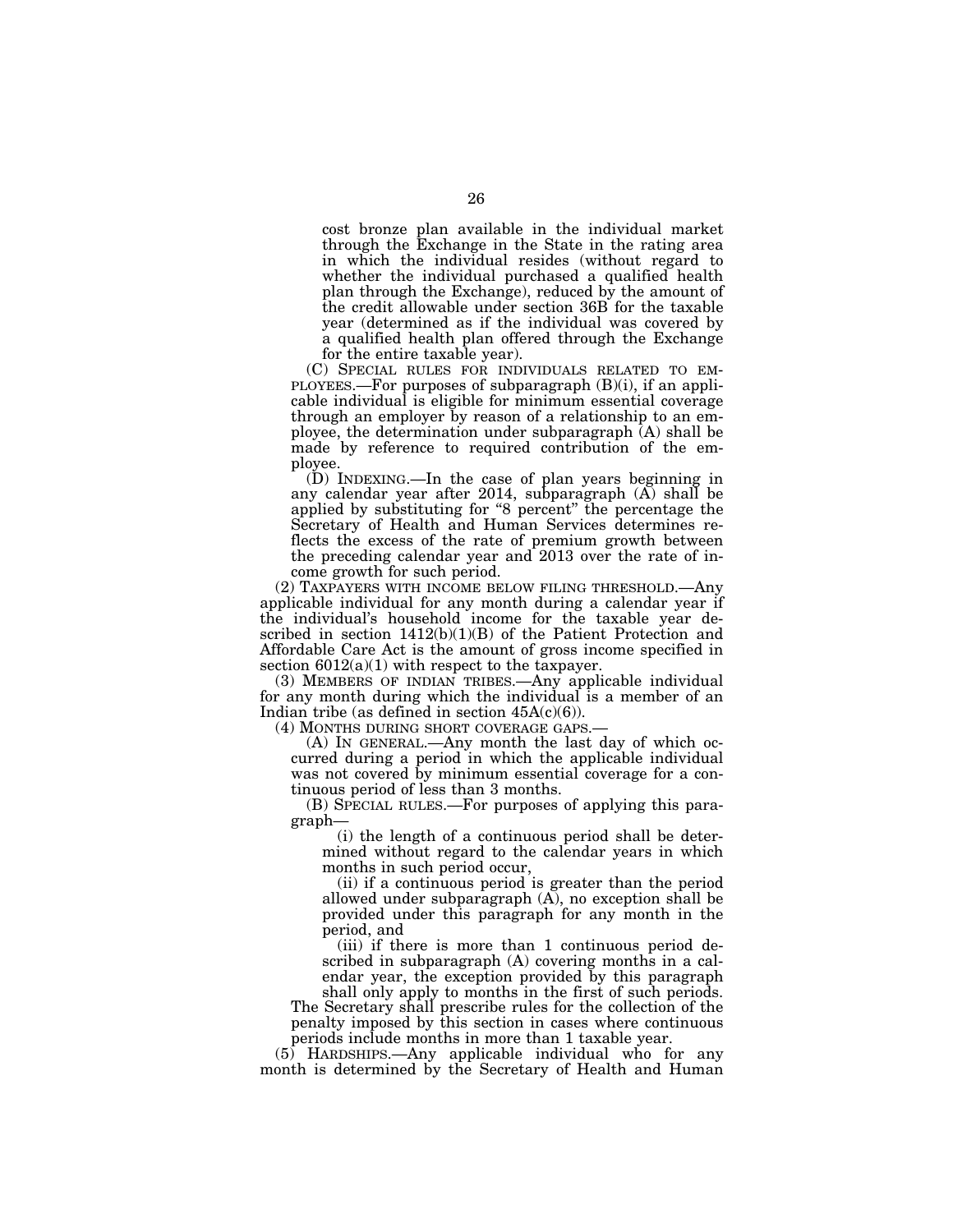Services under section  $1311(d)(4)(H)$  to have suffered a hardship with respect to the capability to obtain coverage under a qualified health plan.

(f) MINIMUM ESSENTIAL COVERAGE.—For purposes of this section—

(1) IN GENERAL.—The term ''minimum essential coverage'' means any of the following:

(A) GOVERNMENT SPONSORED PROGRAMS.—Coverage under—

(i) the Medicare program under part A of title XVIII of the Social Security Act,

(ii) the Medicaid program under title XIX of the Social Security Act,

(iii) the CHIP program under title XXI of the Social Security Act,

(iv) medical coverage under chapter 55 of title 10, United States Code, including coverage under the TRICARE program;

(v) a health care program under chapter 17 or 18 of title 38, United States Code, as determined by the Secretary of Veterans Affairs, in coordination with the Secretary of Health and Human Services and the Secretary,

(vi) a health plan under section 2504(e) of title 22, United States Code (relating to Peace Corps volunteers); or

(vii) the Nonappropriated Fund Health Benefits Program of the Department of Defense, established under section 349 of the National Defense Authorization Act for Fiscal Year 1995 (Public Law 103-337; 10 U.S.C. 1587 note).

(B) EMPLOYER-SPONSORED PLAN.—Coverage under an eligible employer-sponsored plan.

(C) PLANS IN THE INDIVIDUAL MARKET.—Coverage under a health plan offered in the individual market within a State.

(D) GRANDFATHERED HEALTH PLAN.—Coverage under a grandfathered health plan.

(E) OTHER COVERAGE.—Such other health benefits coverage, such as a State health benefits risk pool, as the Secretary of Health and Human Services, in coordination with the Secretary, recognizes for purposes of this subsection.

(2) ELIGIBLE EMPLOYER-SPONSORED PLAN.—The term ''eligible employer-sponsored plan'' means, with respect to any employee, a group health plan or group health insurance coverage offered by an employer to the employee which is—

(A) a governmental plan (within the meaning of section 2791(d)(8) of the Public Health Service Act), or

(B) any other plan or coverage offered in the small or large group market within a State.

Such term shall include a grandfathered health plan described in paragraph (1)(D) offered in a group market.

(3) EXCEPTED BENEFITS NOT TREATED AS MINIMUM ESSENTIAL COVERAGE.—The term ''minimum essential coverage'' shall not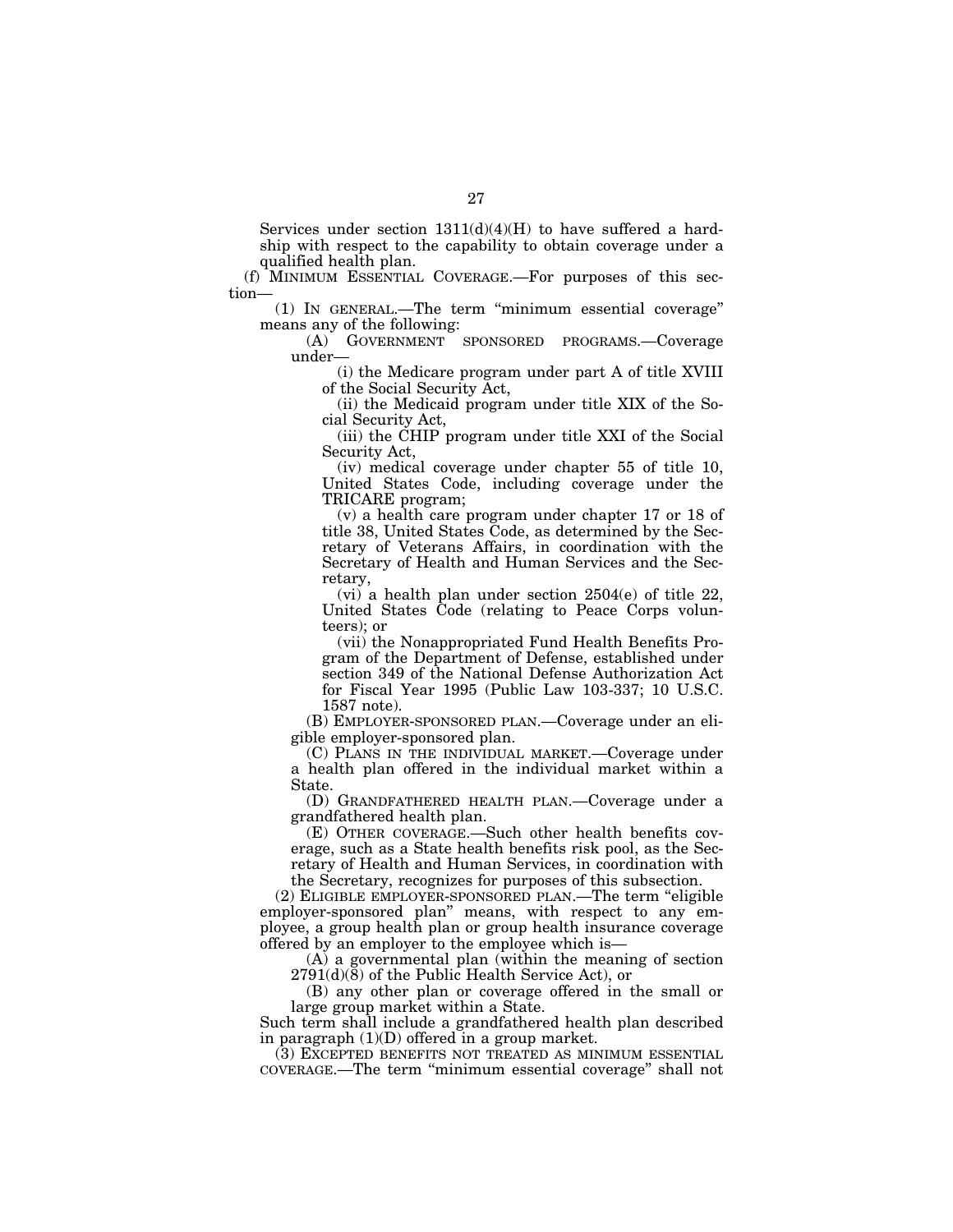include health insurance coverage which consists of coverage of excepted benefits—

(A) described in paragraph (1) of subsection (c) of section 2791 of the Public Health Service Act; or

(B) described in paragraph  $(2)$ ,  $(3)$ , or  $(4)$  of such subsection if the benefits are provided under a separate policy,

certificate, or contract of insurance.<br>(4) INDIVIDUALS RESIDING OUTSIDE UNITED STATES OR RESI-DENTS OF TERRITORIES.—Any applicable individual shall be treated as having minimum essential coverage for any month—

(A) if such month occurs during any period described in subparagraph (A) or (B) of section  $911(d)(1)$  which is applicable to the individual, or

(B) if such individual is a bona fide resident of any possession of the United States (as determined under section  $937(a)$  for such month.

(5) INSURANCE-RELATED TERMS.—Any term used in this section which is also used in title I of the Patient Protection and Affordable Care Act shall have the same meaning as when used in such title.<br>(g) ADMINISTRATION AND PROCEDURE.—

(1) IN GENERAL.—The penalty provided by this section shall be paid upon notice and demand by the Secretary, and except as provided in paragraph (2), shall be assessed and collected in the same manner as an assessable penalty under subchapter B of chapter 68.

(2) SPECIAL RULES.—Notwithstanding any other provision of law—

(A) WAIVER OF CRIMINAL PENALTIES.—In the case of any failure by a taxpayer to timely pay any penalty imposed by this section, such taxpayer shall not be subject to any criminal prosecution or penalty with respect to such failure.

(B) LIMITATIONS ON LIENS AND LEVIES.—The Secretary shall not—

(i) file notice of lien with respect to any property of a taxpayer by reason of any failure to pay the penalty imposed by this section, or

(ii) levy on any such property with respect to such failure.